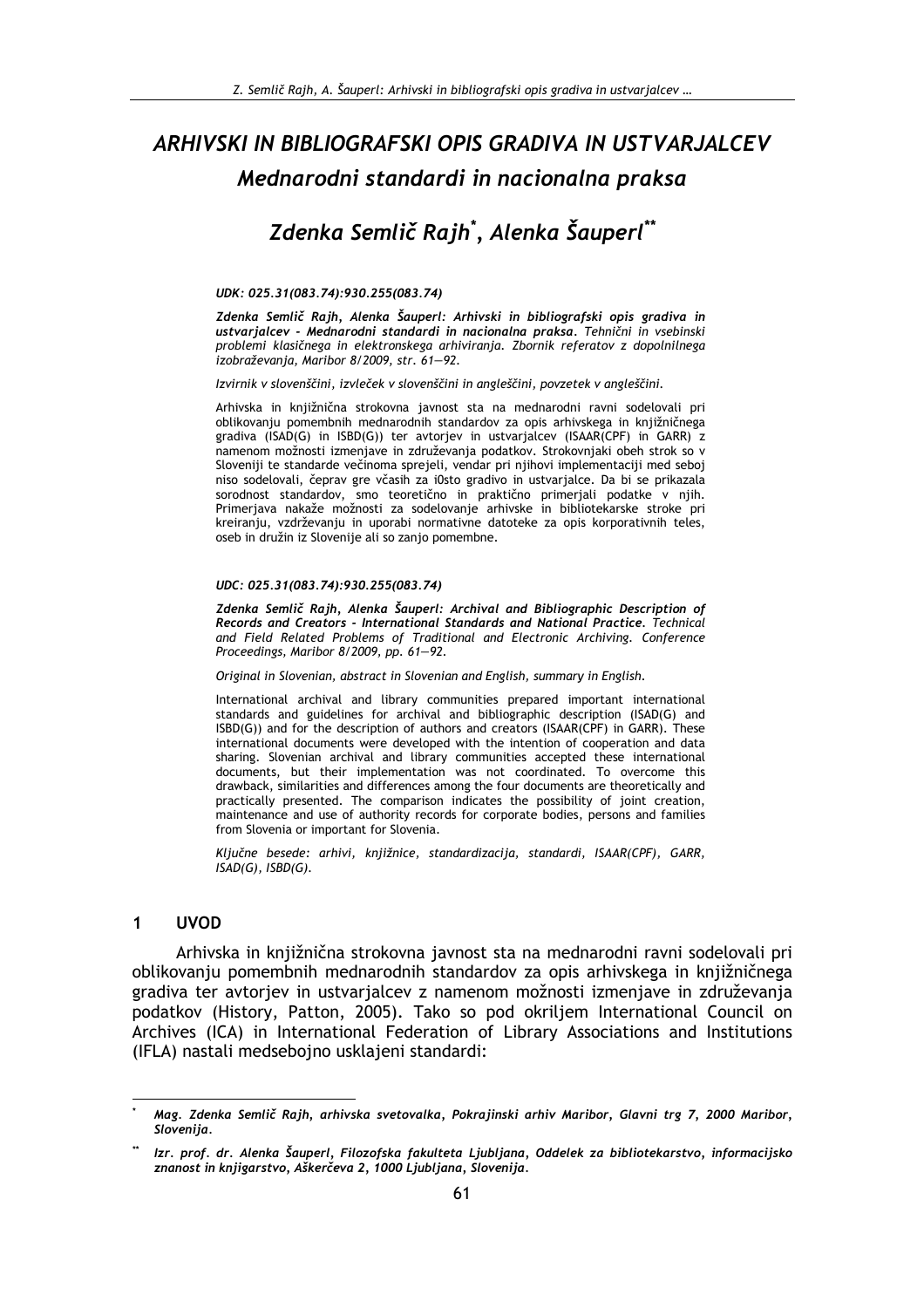- General International Standard Archival Description (ISAD(G)), v slovenskem prevodu Splošni mednarodni standard za arhivsko popisovanje,
- International Standard for Bibliographic Description (ISBD(G)), v slovenskem prevodu Splošni mednarodni standardni bibliografski opis,
- International Standard Archival Authority Records for Corporate Bodies, Persons and Families ISAAR(CPF), v slovenskem prevodu prve izdaje Mednarodni standard za arhivski zapis o ustvarjalcih arhivskega gradiva: pravnih osebah, fizičnih osebah in družinah,<sup>1</sup> ter
- Guidelines for Authority and Reference Entries (IFLA GARR), v slovenskem prevodu Smernice za normativne in napotilne zapise.

Ti standardi imajo skupne značilnosti in podatke. Ker tako arhivi kot knjižnice v Sloveniji upoštevajo mednarodne standarde, sta obe stroki na nacionalni ravni oblikovali svoje popise gradiva in ustvarjalcev oz. avtorjev sicer skladno z mednarodnimi standardi, vendar neodvisno druga od druge. Zato se napori za popisovanje gradiva in ustvarjalcev oz. avtorjev marsikdaj podvajajo. To se zdi nepotrebno takrat, ko je gradivo, ki bi lahko bilo arhivsko, v knjižnicah in obratno. Stroki bi si namreč lahko vzajemno pomagali pri popisu gradiva in s tem po eni strani olajšali dostopnost gradiva uporabnikom in si po drugi medsebojno skrajšali postopek obdelave. Če pa si zamislimo še uporabnika, ki išče določeno gradivo, morda kulturno dediščino, in ga ne zanima, ali gre za arhivsko ali knjižnično gradivo, je to mimobežno delovanje dveh sorodnih strok težko razumljivo ali celo nesprejemljivo.

Ker je najin namen v prispevku prikazati sorodnost štirih omenjenih standardov, morava najprej razjasniti osnovno strokovno terminologijo, ki jo bova uporabljali.

#### $2^{\circ}$ **TERMINOLOGIJA**

Standardi, ki so predmet tega prispevka, uporabljajo sledeče strokovne izraze, ki predstavljajo njihov sestavni del:

- Arhivski popis (Archival description): natančen opis popisne enote in nienih sestavnih delov, narejen z zajemanjem, primerjanjem, analiziranjem in urejanjem vseh podatkov, pomembnih za identifikacijo arhivskega gradiva, za razlago konteksta (izvora) in sistema ureditve pri ustvarialcu, kier je gradivo nastalo.
- Dokument (Item):<sup>2</sup> najmanjša, nedeljiva arhivska enota, npr. dopis, poročilo, fotografiia, pismo.
- Dokument, glej tudi zapis (Document, see also Record): zapisana informacija v kakršnikoli obliki, ne glede na medij in karakteristike, ki jo je prejela, ustvarila ali z njo upravlja organizacija ali oseba pri izvajanju svojih poslovnih ali osebnih aktivnosti.

Slovenski prevod standarda Mednarodni standard za arhivski zapis o ustvarialcih arhivskega gradiva: pravnih osebah, fizičnih osebah in družinah ISAAR (CPF) ni ustrezen, temveč bi se moral glasiti Mednarodni standard za arhivski normativni zapis o ustvarjalcih arhivskega gradiva: korporativnih telesih, osebah in družinah. Termina »corporate bodies« namreč ni mogoče prevesti kot »pravna oseba«, saj zajema katerokoli organizacijo ali skupino ljudi in/ali organizacij, ki ima svoje ime, kot npr. društva, razne združbe, različne formacije, občasne skupine ali dogodke, kot so srečanja, sestanki, kongresi, odprave, razstave, festivali, sejmi ...

 $\overline{2}$ Postavlja se vprašanje primernosti prevoda omenjenega termina. Ker gre pri tem dejansko za posamezne enote, kot so fotografije, mikrofilmski koluti, filmi, ne pa dokumente v pravem pomenu besede, bi bilo mogoče primerneje razmisliti o tem, da bi za termin »item« uporabili kakšno primernejše poimenovanje.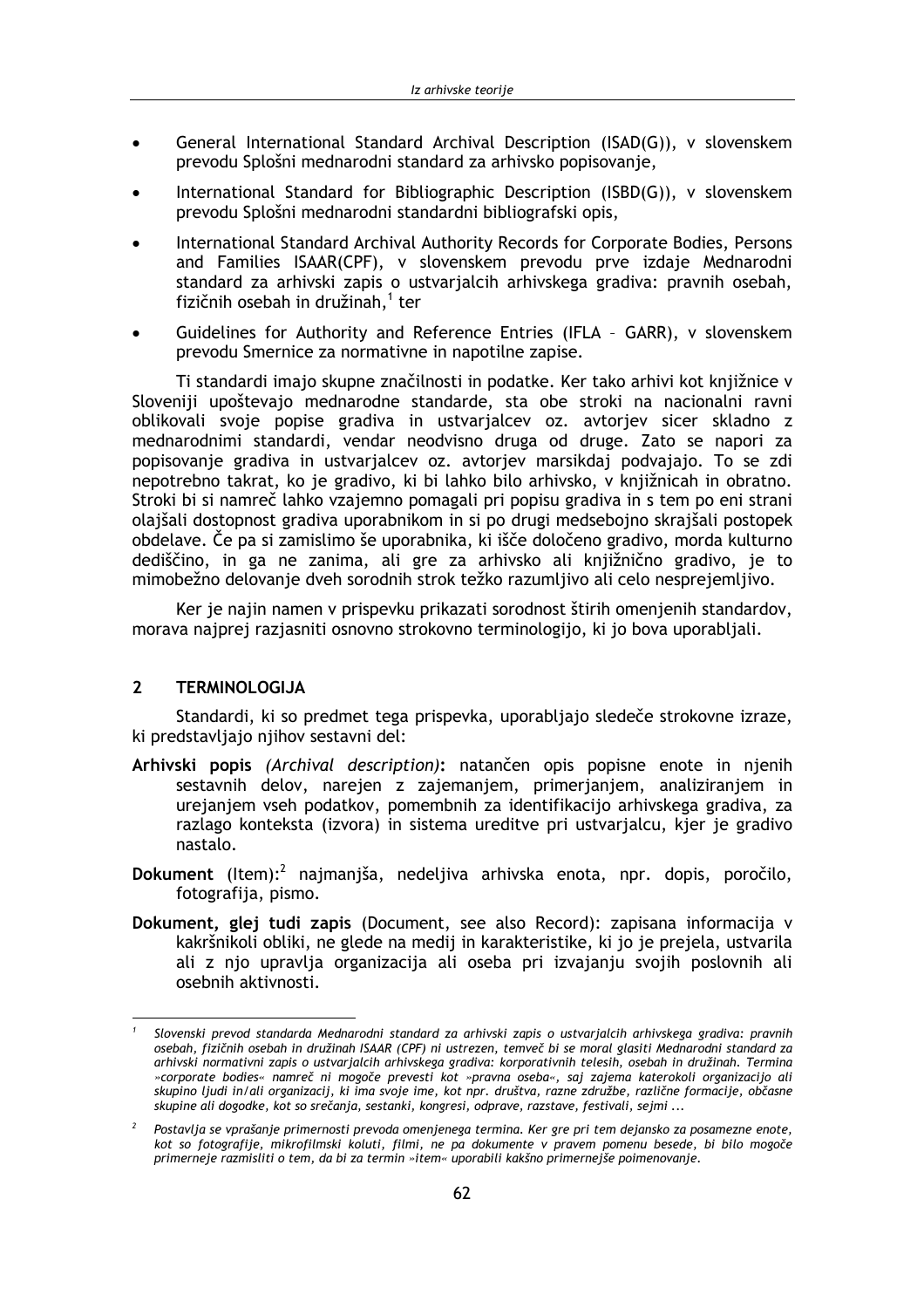Dostop (Access): dostopnost in možnost uporabe gradiva glede na predpise in pogoje.

- Fond (Fonds): celota dokumentov, ne glede na obliko ali medij, ki so nastali oz. bili zbrani in uporabljeni pri dejavnosti posameznih korporativnih teles, fizičnih oseb ali družin v času njihovega delovanja.
- Geslo (Access point):<sup>3</sup> ime, ključna beseda, pojem, fraza, koda ali deskriptor, s pomočjo katerega se v popisu lahko išče, identificira ali popravlja.
- Korporativno telo (Corporate body): institucija ali skupina oseb, ki se označuje s posebnim imenom in ki deluje oz. lahko deluje kot ena enota, npr. pravna oseba, skupina, združenje.
- Kvalifikator (Qualifier): dodatna informacija k elementom popisa, ki služi za identifikacijo, razumevanje in/ali uporabo zapisa o ustvarjalcu.
- Naslov (Title): beseda, stavek, znak ali skupina znakov, ki poimenujejo popisno enoto.
- Nivo popisa (Level of description): nivo popisne enote v hierarhiji fondov.
- Podfond (Sub-fonds): delitev fonda na podfonde kot podrejene popisne enote, ki ustrezajo organizacijski strukturi ustvarjalca, oziroma, če to ni mogoče geografskim, kronološkim, funkcionalnim ali drugim podobnim kriterijem. Ko ima ustvarialec kompleksno hierarhično strukturo, ima lahko podfond toliko podrejenih podfondov, kot je potrebno, da se prikažejo vsi nivoji hierarhične strukture ustvarialca.
- Popisna enota (Unit of descripton): dokument ali skupina dokumentov v kakršnikoli fizični obliki, ki se pojmuje kot celota in je kot taka podlaga za posamezni popis.
- Pripomočki za uporabo (Finding aid): vse vrste popisov in pripomočkov v najširšem pomenu, ki so nastali pri urejanju in popisovanju v arhivu, ali prvotnih pripomočkov, ki so nastali zaradi preverjanja gradiva in pregleda nad njim.
- Provenienca (Provenance): odnos med gradivom in institucijo ali posameznikom, ki pri svoji dejavnosti ustvarja, zbira, hrani in uporablja dokumente.
- Serija (Series): dokumenti, ki so urejeni glede na določen klasifikacijski sistem ali pa so ohranjeni kot enote zbiranja ali procesa klasifikacije oziroma kot enote, ki imajo posebno obliko ali ker so kako drugače povezane glede na nastanek, prevzem ali uporabo.
- Ureditev (Arrangement): postopki, povezani z analizo in urejanjem arhivskega gradiva.
- Ustvarjalec (Creator): institucija ali posameznik, ki pri svoji dejavnosti ustvarja, zbira, hrani in uporablja dokumente.
- Valorizacija (Appraisal): proces določanja arhivske vrednosti dokumentarnega gradiva.
- Vrsta gradiva (Form): vrste in oblike gradiva v popisnih enotah, ki jih ločimo na osnovi splošnih fizičnih in/ali intelektualnih karakteristik dokumenta.
- Zadeva/spis/dosje (File): urejena popisna enota, združena pri ustvarjalcu zaradi potreb poslovanja ali v procesu arhivskega urejanja, ker se nanaša na isto

 $\overline{a}$ Tudi tukaj se postavlja vprašanje pravilnosti prevoda omenjenega termina. Namesto obstoječega prevoda predlagamo kot prevod namesto termina geslo termin »vstopna točka«.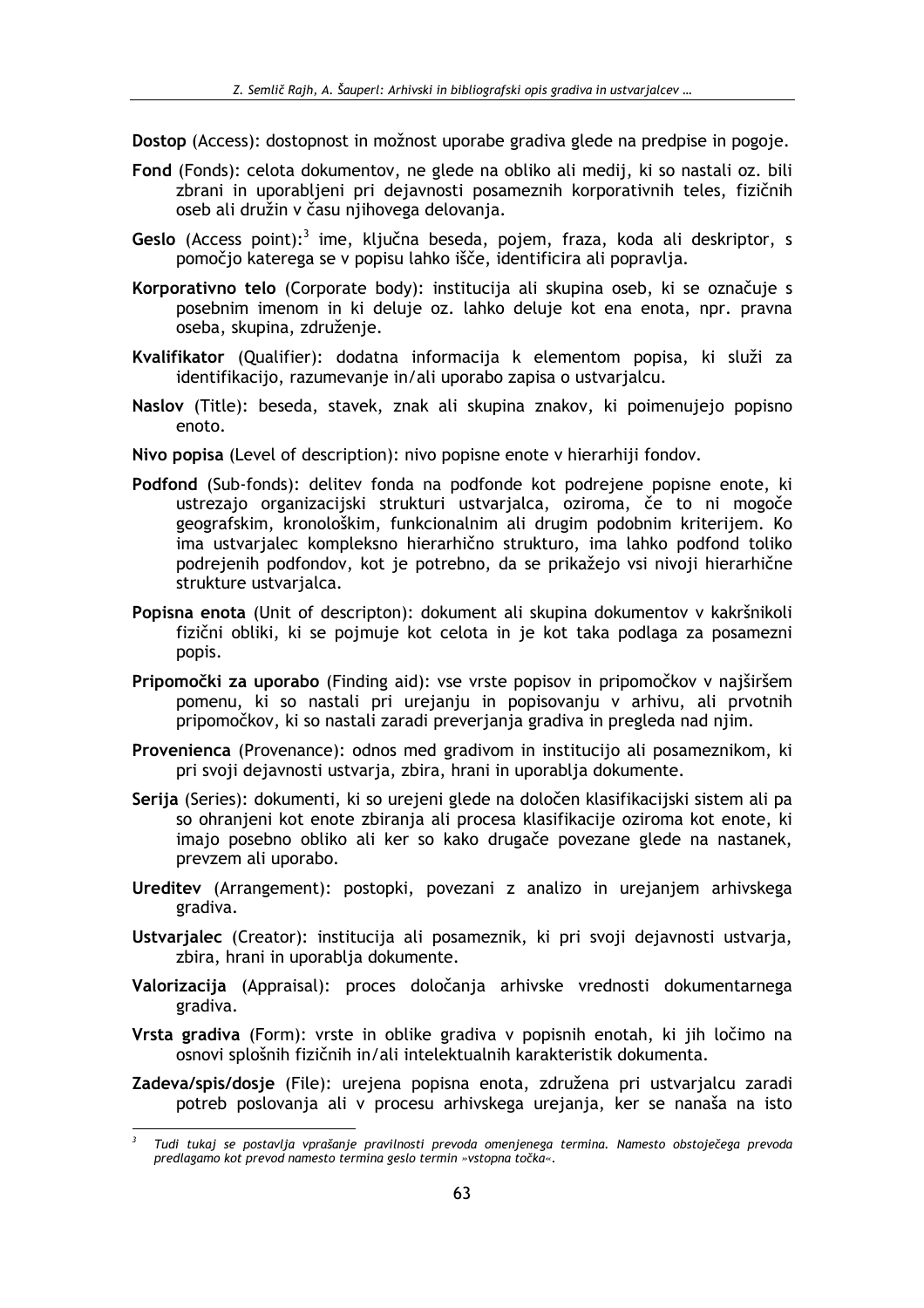zadevo, dejavnost ali poslovanje. Običajno je to osnovna podrejena enota v okviru serije.

Zapis o ustvarjalcu (Authority record): uradno ime ustvarjalca, kombinirano z drugimi informacijskimi elementi, ki identificirajo in opisujejo imenovanega ustvarjalca in ki lahko opozarjajo še na druge sorodne zapise o ustvarjalcu.

#### STANDARDA ZA OPIS ARHIVSKEGA IN KNJIŽNIČNEGA GRADIVA 3

## 3.1 NASTANEK IN RAZVOJ

Strokovno združenje knjižničnih ustanov in združenj International Federation of Library Associations and Institutions skrbi za ustvarianje in vzdrževanje mednarodnih standardov na področju knjižnične dejavnosti. V okviru te organizacije je prišlo leta 1969 do odločitve za nastanek mednarodnega standarda za bibliografski opis. Standard so strokovnjaki iz različnih dežel in z različno tradicijo v oblikovanju knjižničnih katalogov oblikovali nekaj let. Leta 1973 je izšla prva standardna izdaja mednarodnega standarda za bibliografski opis monografskih del, ISBD(M). Kmalu je bilo jasno, da knjižnično gradivo ni samo v knjižni obliki in da ni samo v obliki monografskih publikacij. Zato je prišlo do pobude, da bi se oblikovali splošni standard in standardi za posamezne vrste gradiva, npr. serijske publikacije, notno gradivo, zemljevide itd. Tako je leta 1977 izšel Splošni mednarodni standardni bibliografski opis, ISBD(G). Leta 1978 je ponovno izšel ISBD(M), tokrat usklajen z ISBD(G). Izšli so tudi prvi posamični standardi za kartografsko gradivo (ISBD(CM)), za neknjižno gradivo (npr. videokasete) (ISBD(NBM)) in za serijske publikacije (ISBD(S)) (ISBD(G), 1997, ISBD(M), 1997).

Mednarodna bibliotekarska skupnost je te standarde hitro osvojila. Slovenski bibliotekarii so jih takrat skupaj z bibliotekarii SFR Jugoslavije sprejeli, prevedli in vgradili v nacionalne katalogizacijske pravilnike. Prvi ISBD(M) je bil v slovenščino preveden leta 1975. ISBD(G) je v slovenščini izšel šele po prvih spremembah leta 1997. Spremlianie in sprejemanie novosti na področiu standardnega bibliografskega opisa je še danes nekaj nujnega in običajnega, čeprav spremembe včasih prinesejo nekaj težav. Želja in nuja po mednarodnem sodelovanju pa te težave pretehtata. Toda vsi omenjeni standardi govorijo le o vsebini, o podatkih in njihovem zapisu ne glede na nosilec ali medij prenosa. Mednarodno sodelovanje pa zdaj poteka po računalniških omrežjih. IFLA je zato izdala poseben standard za računalniško izmenjavo bibliografskih podatkov, UNIMARC. Te dvotirnosti na področju standardizacije opisa arhivskega gradiva ni.

Strokovno združenje, ki bdi nad mednarodnim usklajevanjem arhivske dejavnosti, International Council on Archives (ICA), je Splošni mednarodni standard za arhivsko popisovanje ISAD(G) sprejelo leta 1994. Potreba po poenotenju se je pojavila okrog leta 1980 z vstopom informacijske tehnologije v to področje. Izhajala pa je iz treh dejstev: 1) avtomatizacija zahteva poenotenje, 2) možnost mednarodne izmenjave in 3) razpršenost arhivskega gradiva v različnih arhivih posamezne dežele in po različnih deželah (npr. gradivo, pomembno za Slovenijo, je tudi v Avstriji). Na enem od prvih sestankov glede vsebine tega standarda je sodeloval tudi direktor Unescovega odseka za Splošni informacijski program (General Information Program), v okviru katerega je s programom Univerzalne bibliografske kontrole (Universal Bibliographic Control) sodelovala tudi IFLA. Tako je prišlo do sodelovanja med obema strokovnima skupnostma (History, 200?).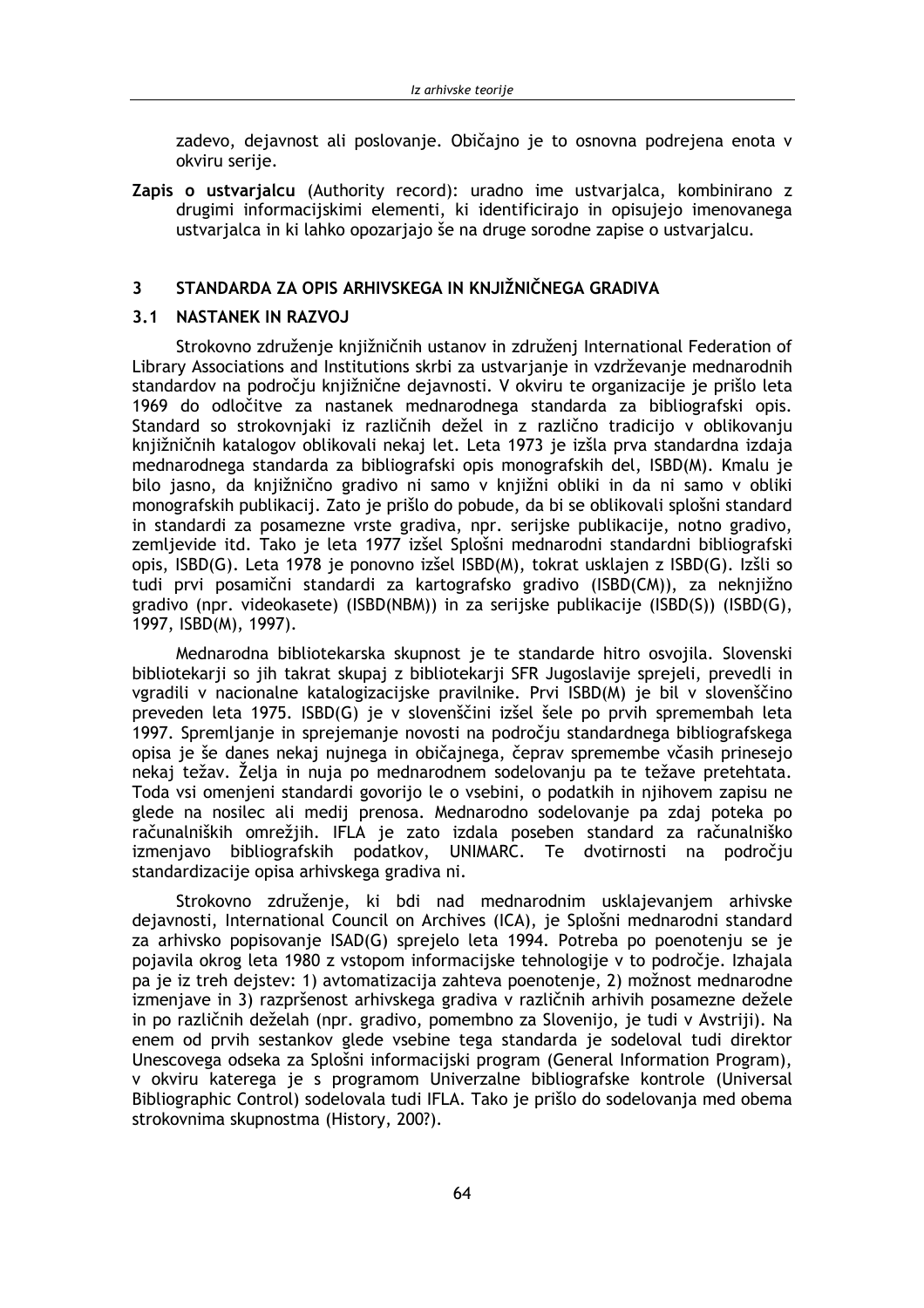Zaradi velikih razlik v postopkih zbiranja in opisovanja arhivskega gradiva v različnih deželah je standard nastajal z velikimi napori več let in bil sprejet leta 1994. Prva izdaja standarda je predvidevala petletni rok za revizijo, delo pa je steklo leta 1996, na podlagi odločitve, ki je bila sprejeta na mednarodnem arhivskem kongresu v Pekingu/Kitajska. Delo je prevzel Komite za standarde popisovanja, ki je deloval v okviru ICA (ICA/CDS), končano pa je bilo z objavo druge izdaje ISAD(G) leta 2000. Slovenska stroka je dokaj hitro pokazala zanimanje za uvedbo novega standarda, saj smo slovenski prevod prve izdaje ISAD(G) dobili že leta 1998. Druga izdaja standarda pa je bila prevedena že leta 2000 (Pivk, 2000). Vendar je kljub velikemu zanimanju za uvedbo v praktičnem izvajanju standarda prišlo do velikega zamika. Standard je bil sicer implementiran v arhivsko zakonodajo in veljavne predpise, predvsem pa v takrat novo nastajajoče programsko orodje za popisovanje arhivskega gradiva InfoArh,<sup>4</sup> ki naj bi ga uporabljali vsi slovenski javni arhivi. Vendar je kljub velikim naporom, ki ga je stroka vložila v to, da bi standard dejansko zaživel, le-ta zaživel zgoli v omejenem obsegu, torej le pri manišini slovenskih arhivistov. V vsem svojem obsegu pa je ISAD(G) implementiran v programskem orodju SCOPE, ki ga bo večina slovenskih javnih arhivov pričela uporabljati za popisovanje arhivskega gradiva v letu 2009.

### 3.2 PRIMERJAVA VSEBINE IN STRUKTURE ISAD(G) IN ISBD(G)

Primerjava dveh tako obsežnih in kompleksnih standardov ni enostavna, zato je smiselno najprej predstaviti grobo strukturo. Oba standarda podatke prinašata v osnovnih skupinah. Te skupine so prikazane na Sliki 1. Na isti sliki so med seboj povezana tudi območja, ki prinašajo enake ali podobne podatke. Vse je podrobneje prikazano v nadaljevanju.



Slika 1: Prikaz sorodnosti območij opisa arhivskega gradiva po ISAD(G) in knjižničnega gradiva po ISBD(G)

Programsko orodje InfoArh, ki je bil produkt domačega znanja strokovnjakov s področja arhivistike in informatike, so slovenski javni arhivi razvijali in uporabljali od leta 2002 do leta 2008, ko je bil dokončno ukinjen. Večina javnih arhivov se je odločila, da za nadaljnje potrebe strokovne obdelave in popisovanja arhivskega gradiva namesto omenjenega orodja prične uporabljati švicarsko programsko orodje SCOPE.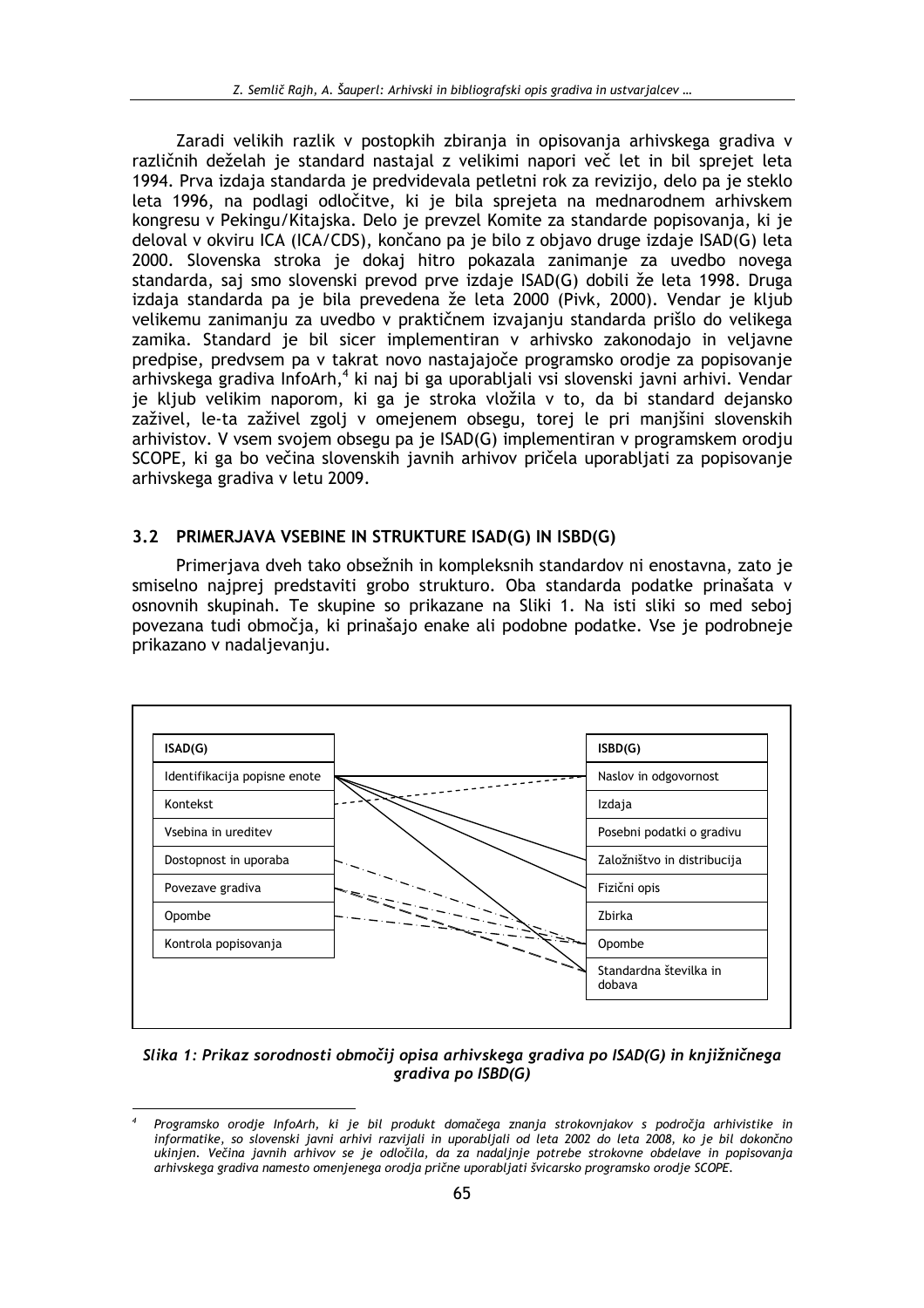Medtem ko Slika 1 shematsko prikazuje območja, kjer oba standarda podajata enake podatke, Preglednica 1 podaja podrobno primerjavo in to po podatkih v ISAD(G). V preglednici zato niso predstavljeni vsi podatki, ki jih zajema ISBD(G).

Preglednica 1 navaja območja s podatki, zajeta v ISAD(G), in enakovredna območja v ISBD(G) ter jih ilustrira s konkretnim primerom. V nadaljevanju pa je podobnost podatkov v obeh standardih tudi razložena.

Iz področja identifikacije popisne enote ISAD(G) v knjižničarstvu sicer poznamo signaturo, vendar ni del ISBD(G). Gre za lokacijske podatke. Zanje imamo dogovor v standardu za računalniški format UNIMARC in jih imenujemo podatki o zalogi. So izredno pomembni, saj na njih sloni sistem izposoje. Naslov je v obeh standardih podoben. Tudi definicija je podobna:

- ISAD(G): beseda, stavek, znak ali skupina znakov, ki poimenujejo popisno enoto.
- ISBD(G): Beseda, besedna zveza ali skupina znakov, običajno navedenih v publikaciji, ki poimenujejo publikacijo ali delo (ali katerokoli posamezno delo), ki ga publikacija vsebuje. Publikacija ima običajno več naslovov (npr. na naslovni strani, na ovoju, na hrbtu), ki so lahko enaki ali različni. (ISBD(M), str.  $3)$

Datumi se v ISAD(G) lepo skladajo z letom izida in/ali izdelave (npr. natisa) v ISBD(G). Nivo popisa poznata oba standarda. ISAD(G) lahko opisuje celotni fond nekega ustvarialca (npr. vse dokumente Občine Gornja Radgona iz obdobja njenega obstoja), njegov smiselni del (npr. le tiste dokumente Občine Gornja Radgona, ki so nastali v županovem uradu) ali konkretni dokument (npr. našo kroniko).

Tudi knjižnično gradivo lahko popisujemo stopenjsko. Zbrana dela kakega umetnika npr. lahko opišemo kot celoto, čeprav jo sestavlja več knjig, kot je to pri Cankarjevem zbranem delu iz I. 1967 (COBISS ID=260382). Standard nam daje na voljo več možnosti za popis takih primerov: ali kot celoto ali kot posamezna dela, pri čemer je skupni naslov lahko izražen kot nadrejeni naslov v območju naslova in navedbe odgovornosti ali pa le v območju zbirke.

Obseg in medii popisne enote iz ISAD(G) se lahko primeria z opisom fizičnih lastnosti knjižničnega gradiva v območju fizičnega opisa ISBD(G). Tu se opisuje obseg, ilustracije, priloge. ISBD(G) ima tudi območje posebnih podatkov o gradivu. Tega za knjige ne uporabljamo. Če imamo spletne vire, CD-je ali DVD-je pa zapišemo, da gre za elektronski vir, spletno mesto ipd.

Ime ustvarjalca v področju konteksta ISAD(G) pišemo v območju naslova in navedbe odgovornosti ISBD(G). To je zelo pomembno območje in v njem arhivisti navajamo ustvarjalce, bibliotekarji pa avtorje in sodelavce, ki so pripomogli k intelektualni vsebini gradiva. Tu se ISAD(G) povezuje z ISAAR(CPF), ISBD(G) pa se ne povezuje s svojim standardom za zapis imen oseb in korporacij. Ta povezava je dodatno ustvarjena v knjižničnih katalogih le v računalniškem formatu. Historiata ustvarjalca, ki je za ISAD(G) zelo pomemben, ISBD(G) ne pozna. Tudi historiata fonda ISBD(G) ne pozna. Delno se podatki o življenjski poti knjižničnega gradiva beležijo v inventarni knjigi, ki pa je ISBD(G) ne regulira.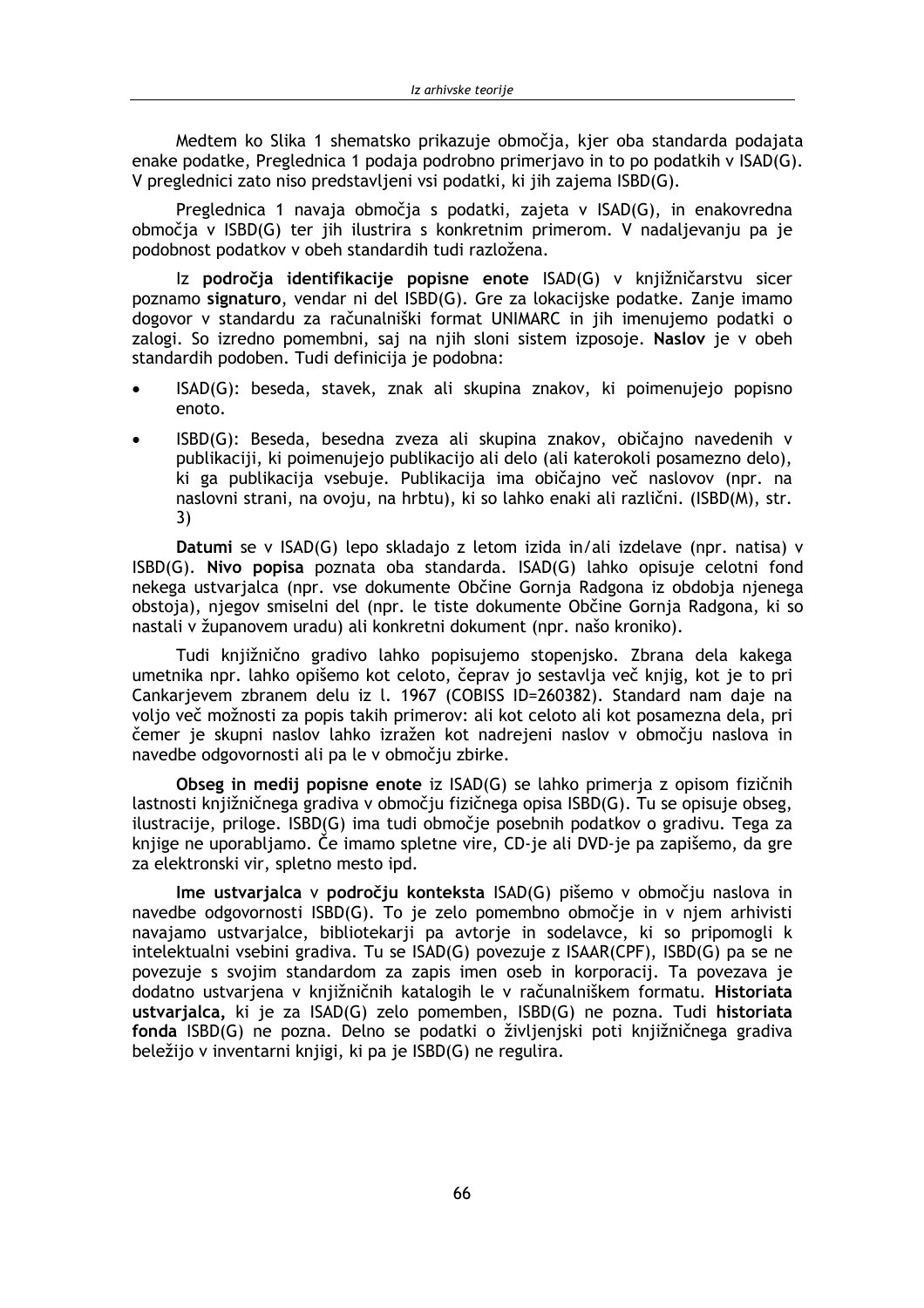| ISAD(G)                                     | Razlaga podatkov po<br>ISAD(G)                                                       | Primer popisa po ISAD(G)      | Primer opisa ISBD(G)          | Razlaga podatkov ISBD(G)                                                                                                                                                                                          | ISBN(G)                                                                    |
|---------------------------------------------|--------------------------------------------------------------------------------------|-------------------------------|-------------------------------|-------------------------------------------------------------------------------------------------------------------------------------------------------------------------------------------------------------------|----------------------------------------------------------------------------|
| Področje<br>identifikacije<br>popisne enote |                                                                                      |                               |                               | $\overline{\phantom{a}}$                                                                                                                                                                                          | $\overline{\phantom{a}}$                                                   |
| Signatura                                   | Identifikacija arhiva in<br>povezava gradiva s<br>popisom                            | SI PAMB/95/1                  |                               | Za to velja poseben<br>podstandard za popis<br>podatkov o zalogi.                                                                                                                                                 | Ni del ISBD(G),<br>temveč del<br>UNIMARCa.                                 |
| Naslov                                      | Navedba imena popisne<br>enote                                                       | Kronika občine Gornja Radgona | Kronika občine Gornja Radgona | Navedemo naslov, kot se<br>pojavlja na naslovni strani.<br>Če naslovne strani ni, lahko<br>naslov vzamemo iz drugega<br>vira ali ga oblikujemo sami.                                                              | Naslov                                                                     |
| Datum(i)                                    | Ugotovitev in zapis<br>obdobja nastanka popisne<br>enote                             | 1918-1935                     | 1918-1935]                    | Navadno se zapiše leto<br>izida. Ker gre v našem<br>primeru za obdobje<br>nastajanja kronike in je<br>torej leto zapisano le v<br>vsebini dokumenta, moramo<br>v bibliografskem opisu na to<br>posebej opozoriti. | Leto izida                                                                 |
| Nivo popisa                                 | Ugotovitev nivoja<br>ureditve popisne enote                                          | <b>Dokument</b>               |                               | Možno je uporabiti<br>stopenjski opis.                                                                                                                                                                            |                                                                            |
| Obseg in medij<br>popisne enote             | Ugotovitev fizičnega<br>obsega in vrste gradiva                                      | 1 knjiga, papir               | 200 str.; 31 cm               | Število strani, višina hrbta,<br>ilustracije in spremno<br>gradivo.                                                                                                                                               | Območje fizičnega<br>opisa                                                 |
| Področje konteksta                          |                                                                                      |                               |                               |                                                                                                                                                                                                                   |                                                                            |
| Ime ustvarialca                             | Ime institucije ali<br>posameznikov, ki so<br>odgovorni za nastanek<br>popisne enote | Občina Gornja Radgona         | Gornja Radgona. Občina        | Navedemo primarne in<br>sekundarne avtorje.                                                                                                                                                                       | Navedba<br>odgovornosti v<br>območju navedbe<br>naslova in<br>odgovornosti |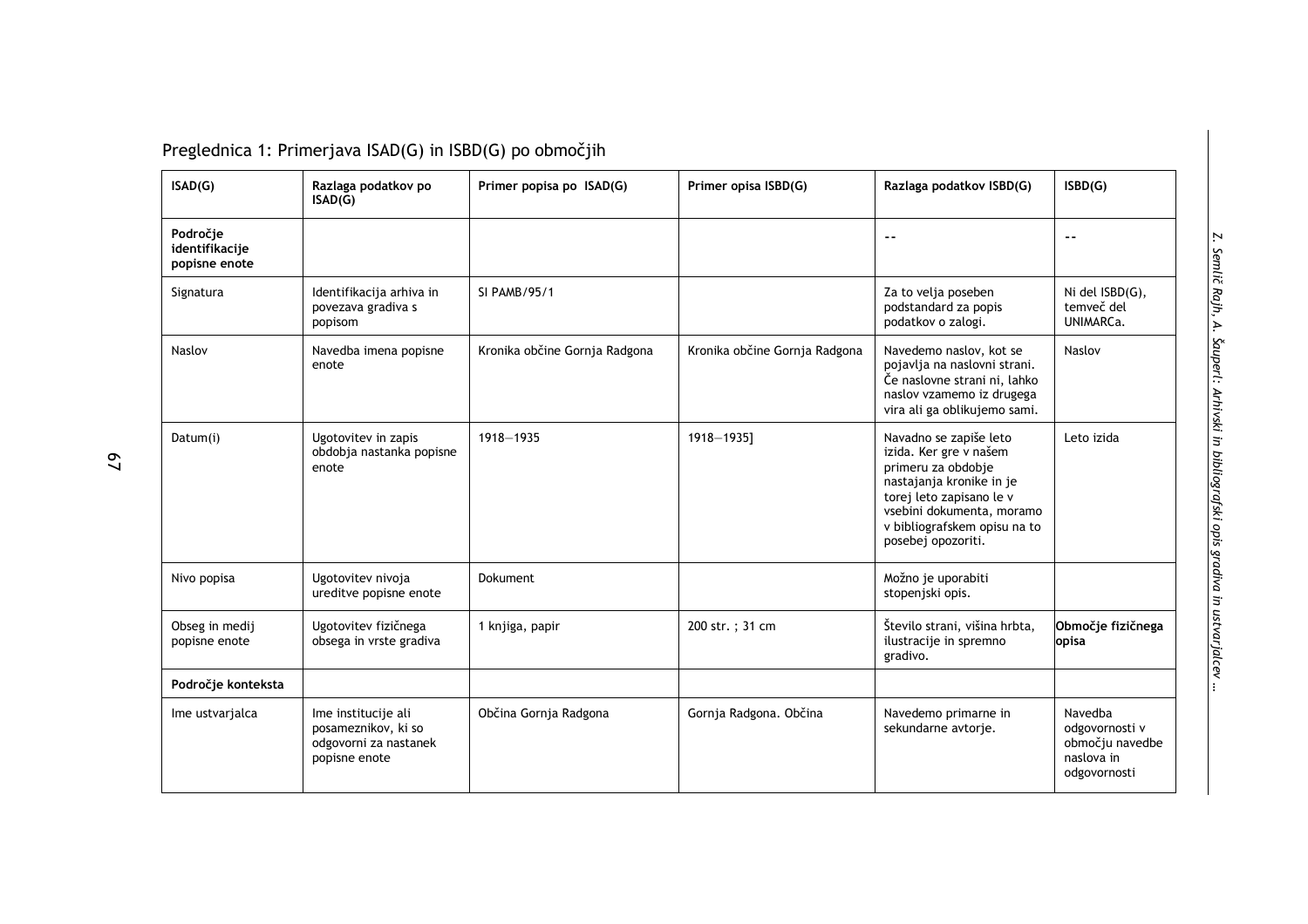| Historiat ustvarjalca           | Ugotovitev strukture ali<br>biografskih podatkov<br>ustvarjalca - boljše<br>razumevanje gradiva<br>popisne enote                         | Herzogošak, spadala pa je pod<br>okrajno glavarstvo Ljutomer,<br>sodni okraj Radgonski grad. Ob<br>ustanovitvi je štela je 755<br>prebivalcev in obsegala 3,45 km <sup>2</sup><br>in 1259 m. V času komasacij, leta<br>1933, so bile združene občine<br>Črešnjevci, Orehovci, Plitvički<br>vrh, Police, Ščavnica in Zbigovci<br>ter k. o. Lomanoše iz občine<br>Plitvica v občino Črešnjevci, ki se<br>je leta 1934 preimenovala v<br>občino Gornja Radgona okolica.<br>Ta občina se je leta 1936 združila<br>z občino Gornja Radgona v novo<br>občino Gornja Radgona, ki ji je<br>bil leta 1937 priključen še k. o.<br>Mele iz občine Slatina-Radenci.<br>Po zaključku komasacij je občina<br>Gornja Radgona obsegala<br>katastrske občine Črešnjevci,<br>Gornja Radgona, Hercegovščak,<br>Lastomerci, Lomanoše, Mele,<br>Orehovci, Orehovški vrh, Plitvički<br>vrh, Police, Spodnji Gris, Ščavnica<br>in Zbigovci. Občina je štela 4854<br>prebivalcev in obsegala 42,29<br>km <sup>2</sup> . Spadala je v okraj Ljutomer. | Ni del bibliografskega opisa,<br>temveč drugih evidenc. |                                   |
|---------------------------------|------------------------------------------------------------------------------------------------------------------------------------------|------------------------------------------------------------------------------------------------------------------------------------------------------------------------------------------------------------------------------------------------------------------------------------------------------------------------------------------------------------------------------------------------------------------------------------------------------------------------------------------------------------------------------------------------------------------------------------------------------------------------------------------------------------------------------------------------------------------------------------------------------------------------------------------------------------------------------------------------------------------------------------------------------------------------------------------------------------------------------------------------------------------------------|---------------------------------------------------------|-----------------------------------|
| Historiat fonda                 | Opis sprememb v<br>lastništvu in hranjenju<br>popisne enote, ki so<br>pomembni za njeno<br>avtentičnost, celovitost in<br>interpretacijo | Gradivo je leta 1975 predal<br>Pokrajinskemu arhivu Maribor SO<br>Gornja Radgona.                                                                                                                                                                                                                                                                                                                                                                                                                                                                                                                                                                                                                                                                                                                                                                                                                                                                                                                                            | Ni del bibliografskega opisa,<br>temveč drugih evidenc. |                                   |
| Izročanje gradiva               | Opis izročitelja arhivskega<br>gradiva, datum in način<br>prevzema, akcesijska<br>številka in koda                                       |                                                                                                                                                                                                                                                                                                                                                                                                                                                                                                                                                                                                                                                                                                                                                                                                                                                                                                                                                                                                                              | Ni del bibliografskega opisa,<br>temveč drugih evidenc. | $ -$                              |
| Področje vsebine in<br>ureditve |                                                                                                                                          |                                                                                                                                                                                                                                                                                                                                                                                                                                                                                                                                                                                                                                                                                                                                                                                                                                                                                                                                                                                                                              | Ni del ISBD(G), temveč del<br>UNIMARCa.                 | Lahko je le del<br>območja opomb. |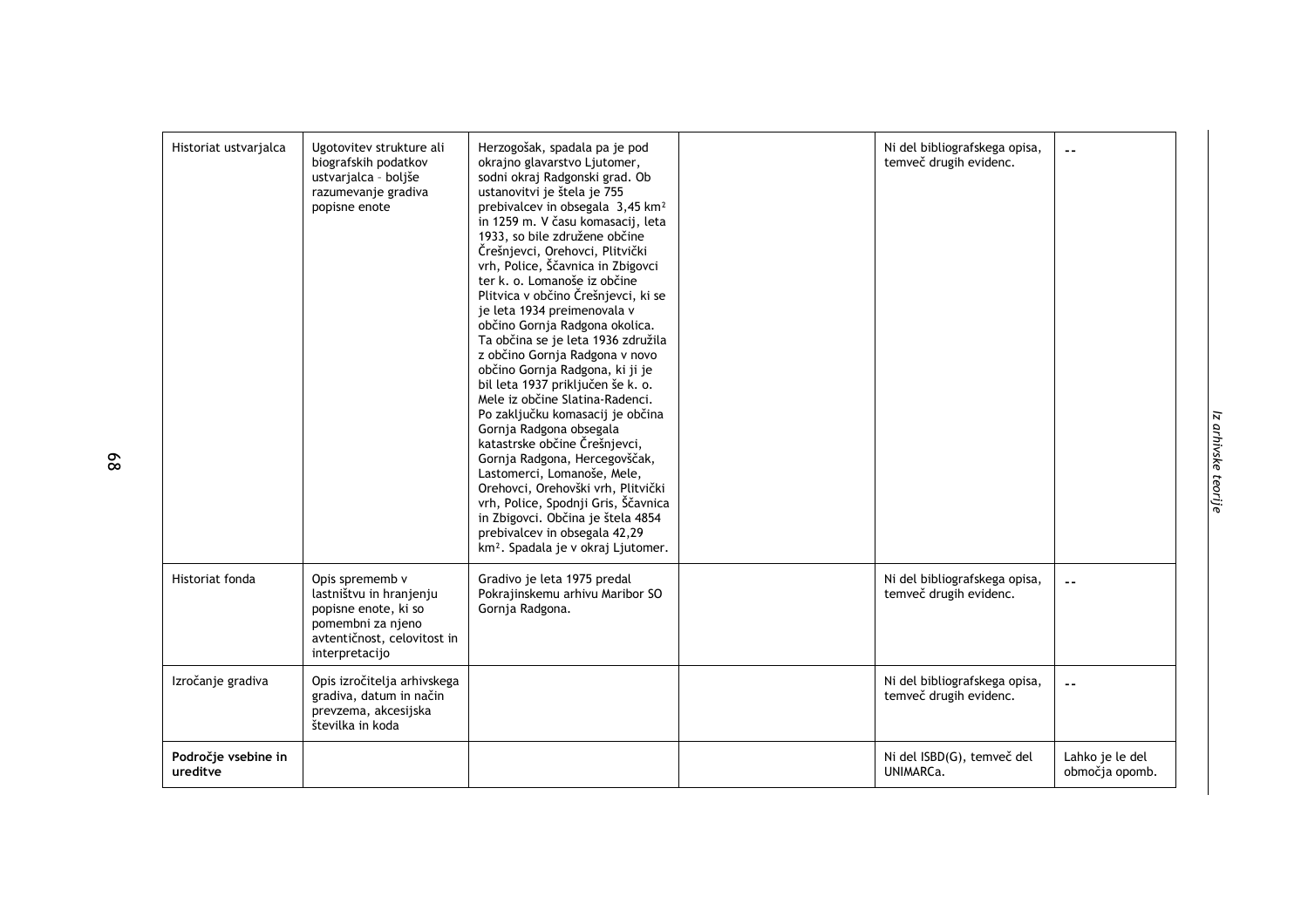| Okvir in vsebina                                    | Navedba kratke vsebine<br>popisne enote s podatki o<br>vrsti gradiva. Podatki, ki<br>so že drugje v popisu<br>(drugi nivoji) se ne<br>ponavljajo.  |                                                                                                         | Vsebino se opisuje s sistemi<br>za vsebinsko opisovanje<br>(klasifikacijski sistemi,<br>geslovniki, tezavri) ali<br>prosto. Lahko tudi z izvlečki<br>ipd.                                                                                          | Kratko vsebino se<br>lahko navede v<br>območju opomb<br>$ISBN(G)$ .<br>Vsebinske oznake<br>pa niso del<br>ISBD(G), temveč<br>del UNIMARCa |
|-----------------------------------------------------|----------------------------------------------------------------------------------------------------------------------------------------------------|---------------------------------------------------------------------------------------------------------|----------------------------------------------------------------------------------------------------------------------------------------------------------------------------------------------------------------------------------------------------|-------------------------------------------------------------------------------------------------------------------------------------------|
| Valorizacija,<br>uničevanje in<br>odbiranje gradiva | Opis postopkov izvedene<br>valorizacije, če ta vpliva<br>na interpretacijo gradiva.<br>Vpišemo tudi odgovorne<br>osebe, ki so izvedle<br>postopek. |                                                                                                         | --                                                                                                                                                                                                                                                 | $ -$                                                                                                                                      |
| Dopolnjevanje gradiva                               | Navedemo podatke o<br>prihodnjih prilivih,<br>prevzemih in dodatkih<br>gradiva, količino in<br>frekvenco prevzemov.                                |                                                                                                         | $\overline{a}$                                                                                                                                                                                                                                     | $\overline{a}$                                                                                                                            |
| Sistem ureditve                                     | Podatki o ureditvi popisne<br>enote, značilnostih<br>notranje strukture,<br>urejenosti gradiva.                                                    |                                                                                                         | --                                                                                                                                                                                                                                                 |                                                                                                                                           |
| Področje dostopnosti<br>in uporabe                  |                                                                                                                                                    |                                                                                                         |                                                                                                                                                                                                                                                    |                                                                                                                                           |
| Pogoji dostopnosti                                  | Navedemo pogoje, ki<br>omejujejo dostopnost<br>gradiva - časovno obdobje<br>zapore in datum, ko<br>postane gradivo dostopno.                       | Prosto dostopno                                                                                         | Je del bibliografskega opisa<br>le, če gre za npr. elektronski<br>vir in je treba navesti<br>pogoje uporabe (strojna<br>oprema, licenca). Lahko pa<br>je tudi del modula za<br>izposojo, ki omejuje rabo na<br>čitalnico in izposojevalno<br>dobo. |                                                                                                                                           |
| Pogoji za reproduciranje                            | Navedba pogojev, ki<br>urejajo reprodukcijo, če<br>so znani.                                                                                       | Fotokopiranje gradiva ni možno.<br>Dovoljena izdelava digitalnih<br>kopij gradiva, ki jih izdela arhiv. |                                                                                                                                                                                                                                                    | $\sim$ $\sim$                                                                                                                             |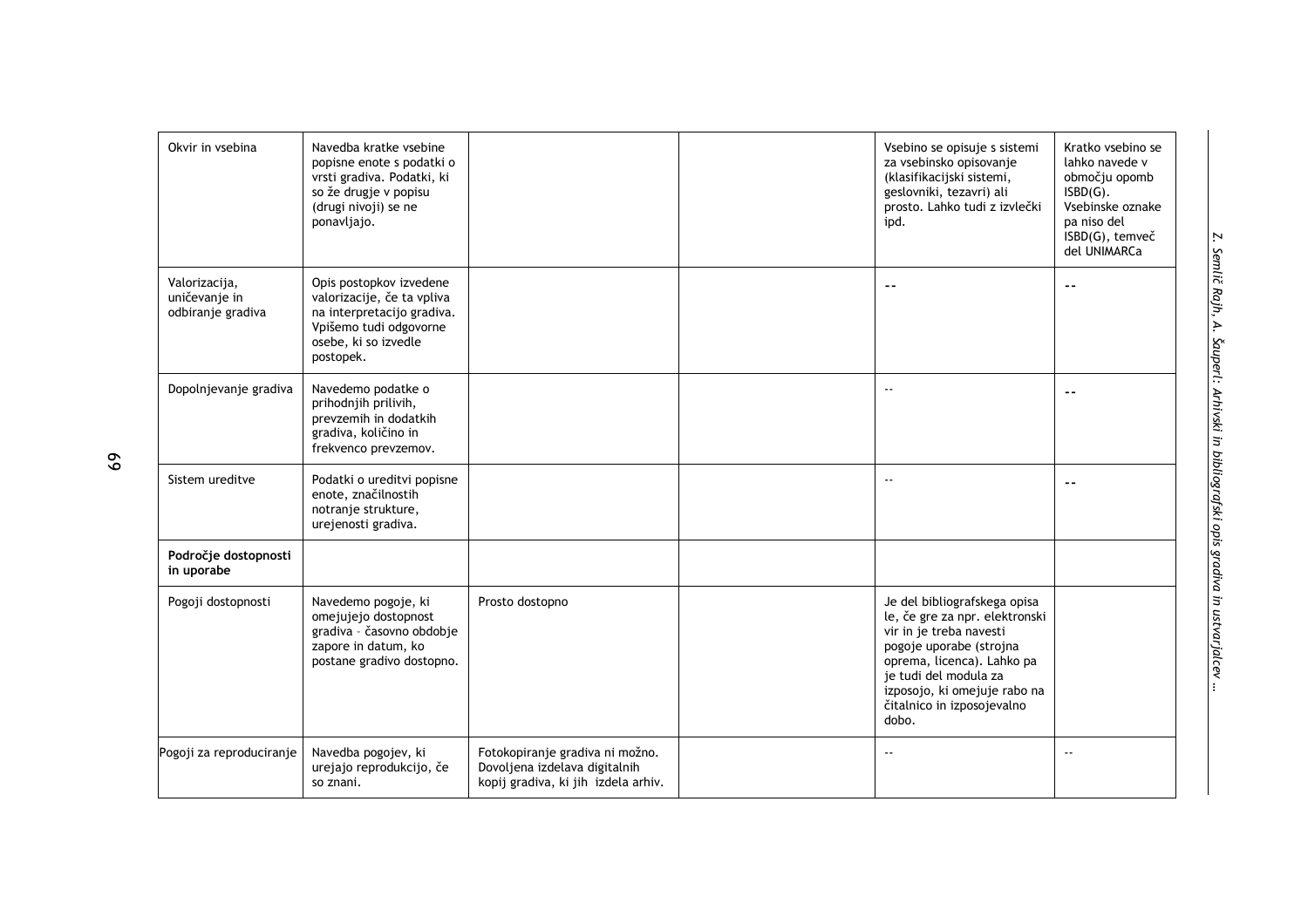|                                            |                                                                                                                                                                                | Uporaba kopij le za osebne<br>namene. Uporaba v publikacijah<br>dovoljena samo s pisnim<br>dovoljenjem arhiva. |                                                                                                                   |                                                            |
|--------------------------------------------|--------------------------------------------------------------------------------------------------------------------------------------------------------------------------------|----------------------------------------------------------------------------------------------------------------|-------------------------------------------------------------------------------------------------------------------|------------------------------------------------------------|
| Jezik in pisava                            | Navedemo prevladujoč<br>jezik v gradivu, ter<br>opomnimo na posebnosti<br>jezika, pisave, simbolov<br>in okrajšav.                                                             | Slovenščina, rokopis, latinica                                                                                 | $\sim$ $\sim$                                                                                                     | $\sim$ $\sim$                                              |
| Zunanje značilnosti in<br>tehnične zahteve | Posebnosti o ohranjenosti<br>in fizični kvaliteti gradiva,<br>ki lahko vplivajo na<br>njegovo uporabo.                                                                         | Zunanja platnica poškodovana.<br>Priporoča se pazljivo rokovanje.                                              | Če ima knjiga posebnosti, se<br>lahko popišejo v območju<br>opomb. Napišemo npr., da<br>je knjiga vezana v usnje. | Območje opomb,<br>opomba o izvodu.                         |
| Informativna<br>pomagala                   | Navedemo vsa obstoječa<br>informativna pomagala, ki<br>jih ima arhiv ali<br>ustvarjalec in ki<br>zagotavljajo informacije v<br>zvezi s kontekstom in<br>vsebino popisne enote. | Popis tehničnih enot                                                                                           | V opombah se navadno<br>opiše, če knjiga vsebuje<br>kazala, bibliografijo ipd.                                    | Območje opomb,<br>opomba o kazalih,<br>bibliografijah ipd. |
| Področje povezav<br>gradiva                |                                                                                                                                                                                |                                                                                                                | Možne so hiperpovezave do<br>npr. posebej popisanega<br>poglavja v knjigi, do<br>elektronske oblike vira.         | Ni del ISBD(G),<br>temveč del<br>UNIMARCa.                 |
| Obstoj in lokacija<br>originalov           | Uporablja se v primeru,<br>če je popisna enota<br>reprodukcija. Navedemo<br>natančno lokacijo,<br>signaturo in druge<br>informacije, ki pomagalo<br>locirati original.         |                                                                                                                | Podatki o posameznih<br>enotah v knjižnični zbirki                                                                | Ni del ISBD(G),<br>temveč del<br>UNIMARCa.                 |
| Obstoj in lokacija<br>kopij                | V primeru obstoja<br>navedemo lokacijo kopij,<br>reproduciranega gradiva<br>popisne enote.                                                                                     |                                                                                                                | $\sim$ $\sim$                                                                                                     |                                                            |

 $\mathsf{S}$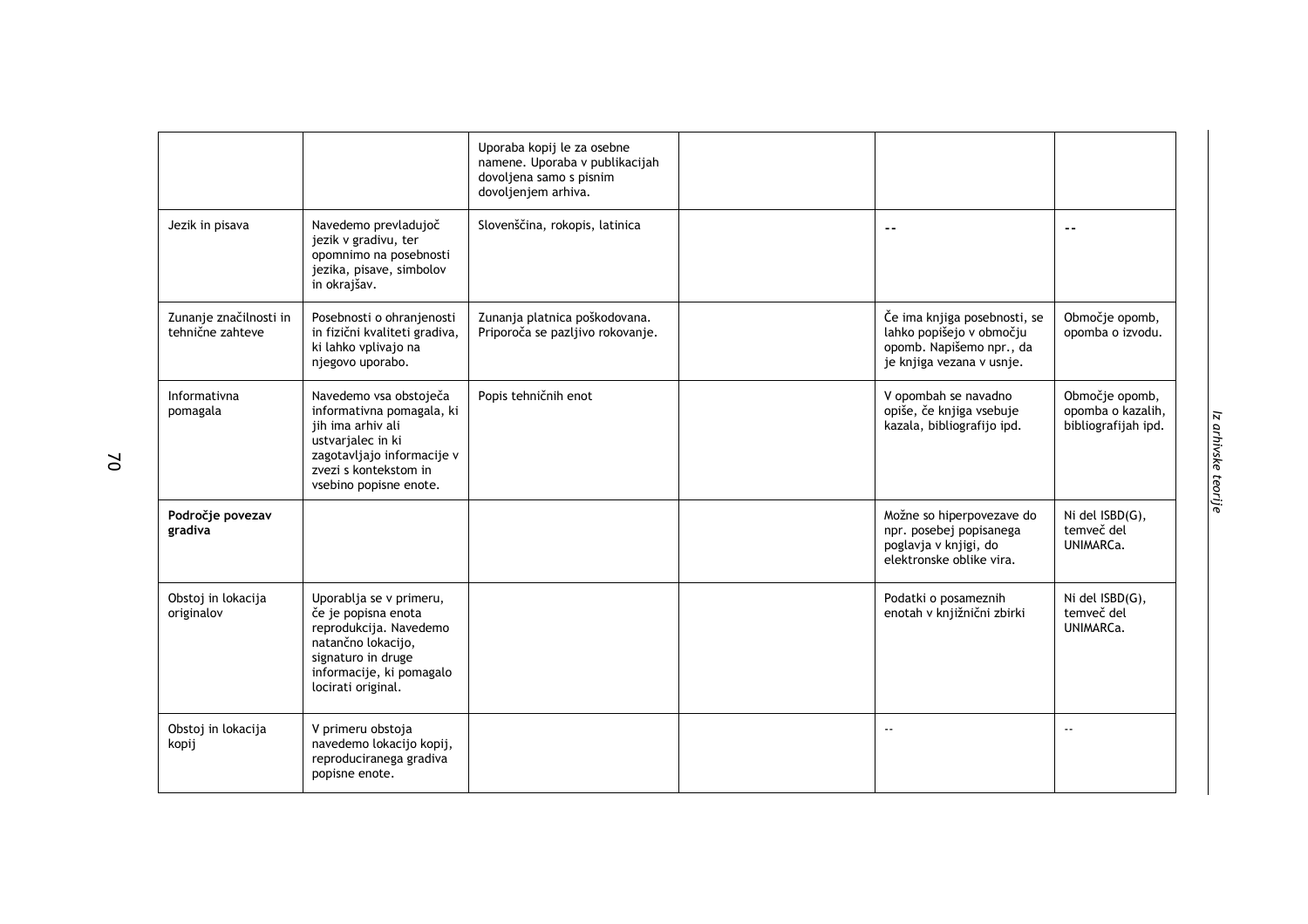| Sorodne popisne<br>enote         | Če je popisna enota v<br>povezavi z drugim<br>gradivom oz. popisno<br>enoto ali popisno enoto v<br>drugem arhivu, navedemo<br>povezavo. |                                                                                                                                                                                                                                                                                                                                                                                                                                                                                                                                                                                                                     |                                                                          | $\overline{a}$                                                            | $\sim$ $\sim$                                                     |
|----------------------------------|-----------------------------------------------------------------------------------------------------------------------------------------|---------------------------------------------------------------------------------------------------------------------------------------------------------------------------------------------------------------------------------------------------------------------------------------------------------------------------------------------------------------------------------------------------------------------------------------------------------------------------------------------------------------------------------------------------------------------------------------------------------------------|--------------------------------------------------------------------------|---------------------------------------------------------------------------|-------------------------------------------------------------------|
| Objave                           | Navedba publikacij, ki so<br>nastale z uporabo popisne<br>enote ali o vsebini<br>popisne enote.                                         |                                                                                                                                                                                                                                                                                                                                                                                                                                                                                                                                                                                                                     |                                                                          | $\overline{a}$                                                            | $\sim$ $\sim$                                                     |
| Področje opomb                   |                                                                                                                                         |                                                                                                                                                                                                                                                                                                                                                                                                                                                                                                                                                                                                                     |                                                                          |                                                                           | Območje opomb                                                     |
| Opombe                           | Opombe, ki jih ni mogoče<br>uvrstiti v nobeno izmed<br>omenjenih kategorij.                                                             |                                                                                                                                                                                                                                                                                                                                                                                                                                                                                                                                                                                                                     | Naslov povzet z ovoja. - Leto<br>izida je obdobje nastajanja<br>kronike. |                                                                           | Tu lahko<br>navedemo<br>podatke, ki jih<br>drugje nismo<br>smeli. |
| Področje kontrole<br>popisovanja |                                                                                                                                         |                                                                                                                                                                                                                                                                                                                                                                                                                                                                                                                                                                                                                     |                                                                          | Avtomatsko se evidentira<br>datum in ime kreatorja,<br>dopolnjevalca itd. | Ni del ISBD(G),<br>temveč del<br>UNIMARCa.                        |
| Opombe arhivista                 | Navedemo postopek<br>priprave popisa,<br>uporabljene vire in kdo je<br>pripravil popis.                                                 | Popis pripravila Zdenka Semlič<br>Rajh, mag., Pokrajinski arhiv<br>Maribor.<br>Uporabljeni viri:<br>Občine Dravske banovine. Pregled<br>izprememb, izvršenih s<br>komasacijo občin v letih 1933-<br>1937 (1937). Ljubljana: Županska<br>zveza.<br>Pregled katastralnih in novo<br>urejenih krajnih občin v kronovini<br>Štajerski (Landesgesetz- und<br>Regierungsblatt für das Kronland<br>Steiermark, XXI/1850, 378).<br>Provizorični zakon o občinah z<br>dne 17. 3. 1849 (RGBl, 170/1849).<br>Zakon o občinah (Službeni list<br>kraljeve banske uprave Dravske<br>banovine št. 35/1933 z dne 14. 3.<br>$1933$ . |                                                                          | $\overline{a}$                                                            | $\sim$ $\sim$                                                     |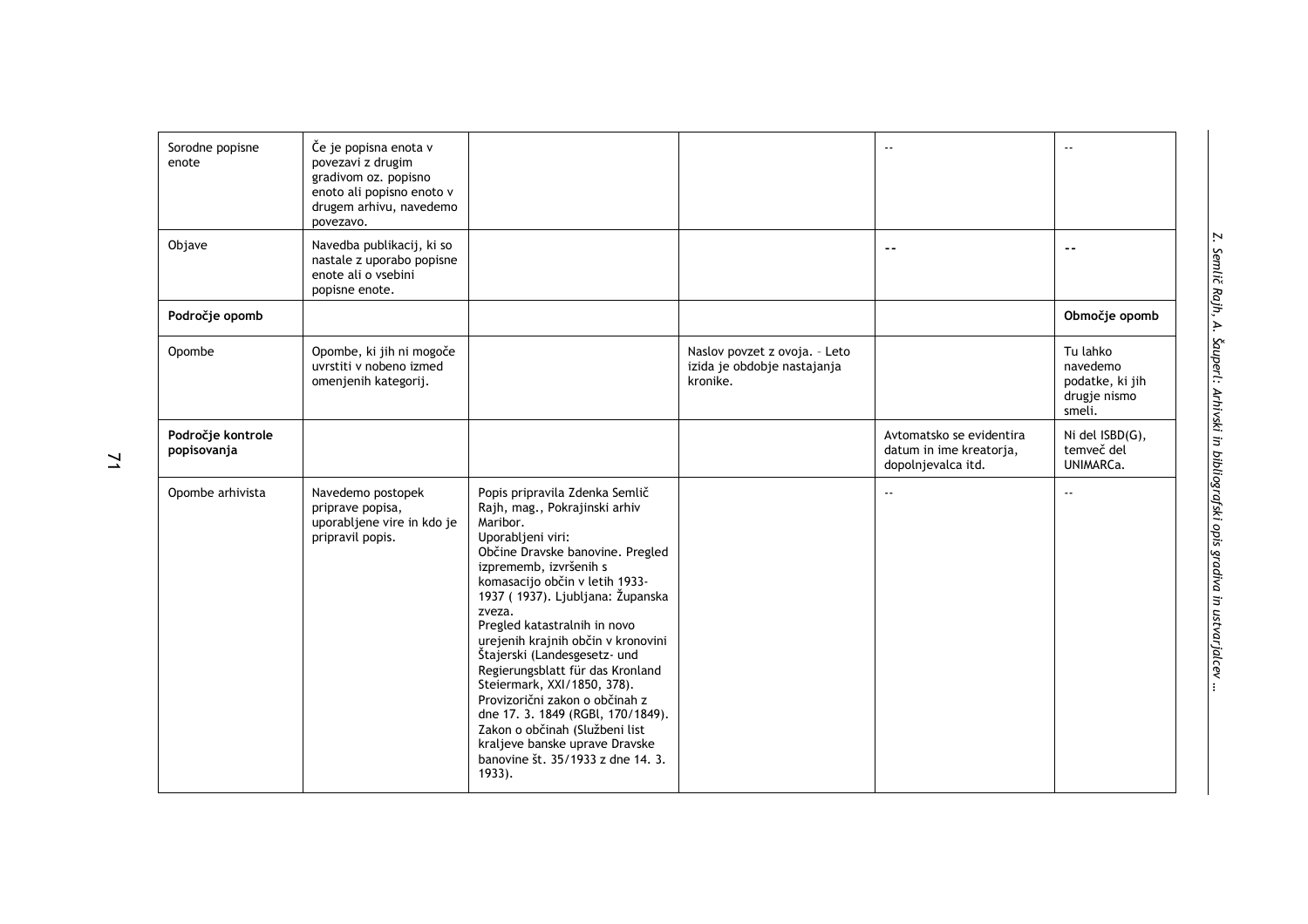| Pravila in dogovori | Navedemo mednarodne,<br>nacionalne ali interne<br>standarde in predpise, na<br>podlagi katerih je narejen<br>popis. |  | $- -$                                                 | $- -$                                      |
|---------------------|---------------------------------------------------------------------------------------------------------------------|--|-------------------------------------------------------|--------------------------------------------|
| Datum(i) popisov    | Navedemo datume<br>izdelave in sprememb<br>popisa.                                                                  |  | Avtomatsko se evidentirajo<br>datumi posegov v zapis. | Ni del ISBD(G),<br>temveč del<br>UNIMARCa. |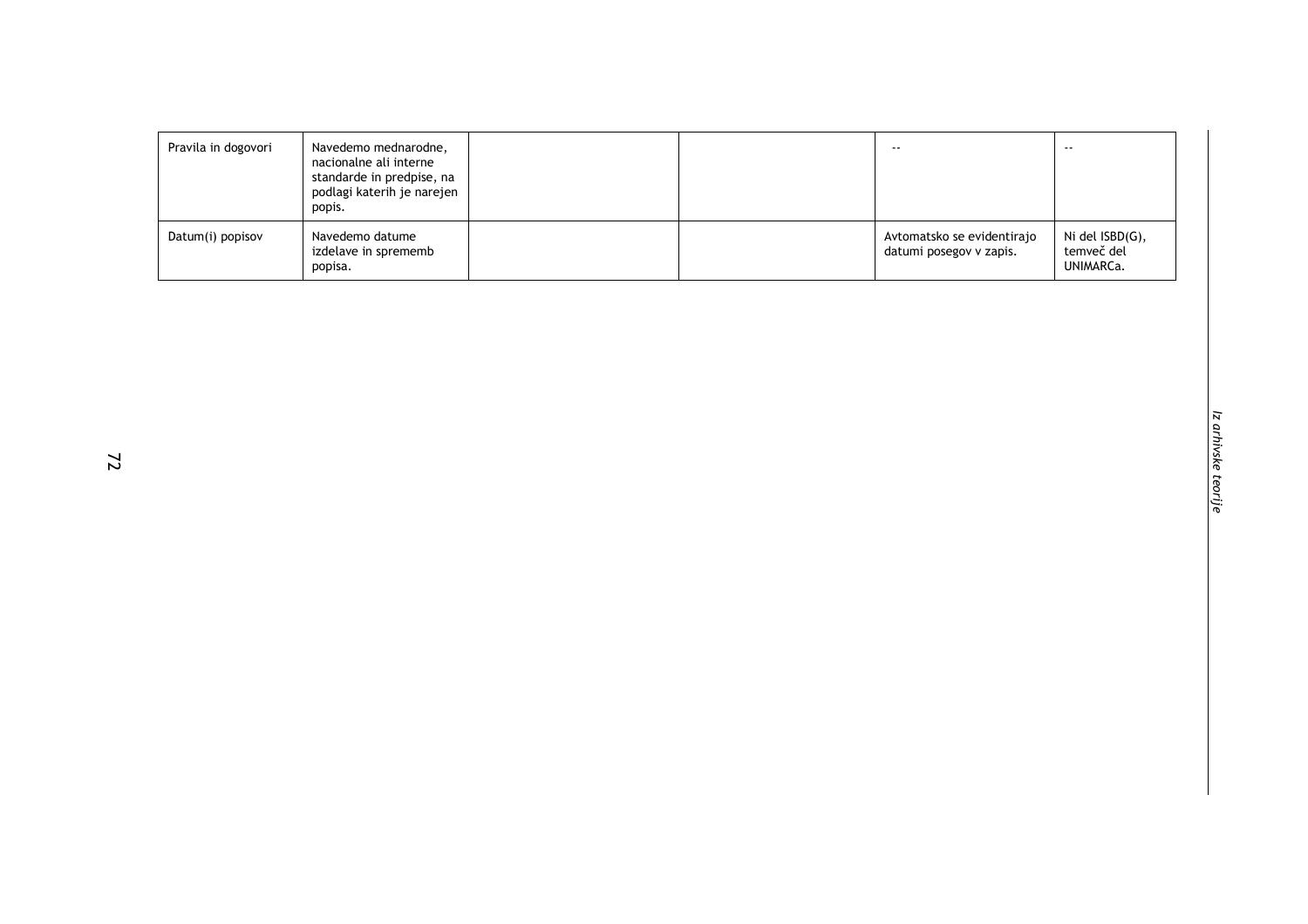Okvir in vsebina v področiu vsebine in ureditve ISAD(G) se v ISBD(G) lahko beležita v območju opomb. Bibliotekarji v območje opomb redko zapišejo kratko vsebino dela ali izvleček. Vsebinski opis, ki ga v kniižničnih katalogih navadno tvorijo klasifikacijske oznake in gesla, niso del bibliografskega opisa po ISBD(G), temveč del kataložnega zapisa, ki ga regulira računalniški format, npr. UNIMARC ali COMARC. Valorizacijo, izločanje in odbiranje gradiva v arhivih določa zakon. S posebnimi predpisi so vnaprej določeni roki hrambe gradiva, ki so lahko krajši ali daljši, pomembnejše gradivo pa je lahko označeno tudi kot trajno. Tega v knjižnicah ne določamo vnaprej, temveč po določenem času rabe, ko se gradivo obrabi, poškoduje ali zastari. To ni del ISBD(G). Delno se to beleži v inventarni knjigi. Delno pa je to tudi stvar omejevanja izposoje in določanja izposojnih rokov. Dopolnjevanie gradiva, kjer se po ISAD(G) beleži morebitne dodatne oz. novejše prevzeme gradiva istega ustvarjalca, je predmet opisa po ISBD(G) le takrat, ko se navaja perioda izhajanja časnika ali revije. To se navaja v opombah. Sistem ureditve, ki arhivistu pojasniuje zgradbo določenega fonda ali zbirke, npr. kako so urejeni spisi nekega urada, ni predmet opisa po ISBD(G). Delno bi to lahko primerjali z navedbo, da knjiga vsebuje kazala ali bibliografije. To je predstavljeno v opombah, če zapišemo, da ima knjiga bibliografijo, ali v vsebinskem opisu, če zapišemo, da je celotna knjiga bibliografija ali enciklopedija. V takem primeru se sistem ureditve sklepa po lastnostih bibliografije, enciklopedije, imenika in podobnih oblik publikacij.

Področje dostopnosti in uporabe ISAD(G) zajema tudi pogoje dostopnosti, kjer so podatki o tem, kako je gradivo dostopno javnosti. To v ISBD(G) delno podaja območie standardne številke in pogojev dobave. Toda tu za knjižnično gradivo navajamo le pogoje nakupa, naklado, ceno ipd. V glavnem pa se pogoji dostopnosti opisujejo v računalniškem formatu pod pogoji za uporabo oz. izposojo, kjer se rabo gradiva omeji na npr. čitalnico. Pogojev za reproduciranje ISBD(G) ne pozna. Tudi drugie v knjižničnih katalogih tega ne opisujemo, temveč se zanašamo na splošno avtorsko pravo. Jezik in pisava sta sicer pomembna podatka tako za arhiviste kot bibliotekarie, vendar nista del bibliografskega opisa po ISBD(G). Da pa lahko gradivo v katalogu iščemo tudi po tem parametru, je ta podatek vključen v druga polja računalniškega formata. Zunanie značilnosti in tehnične zahteve popisujejo fizično stanje arhivskega gradiva (npr. gradivo je v škatlah ali mapah). Ti podatki so zajeti v območju fizičnega opisa in opomb ISBD(G) in so zlasti pri netiskanih medijih zelo pomembni. Opisuje se tehnične zahteve za predvajanje posnetkov ali uporabo računalniških programov in datotek. Pripomočki za uporabo niso del ISBD(G). Vendar bibliotekarji redno opisujejo posebne značilnosti knjig, npr. da imajo kazala ali bibliografije. To se zapiše v območje opomb.

Področje povezav gradiva arhivistom pove za lokacijo enakih oz. sorodnih enot v drugih arhivih. Obstoj in lokacija originalov ter kopij v drugih arhivih je za arhivista pomemben podatek, saj je za Slovenijo pomembno gradivo v originalu tudi v tujini, uspeli pa smo pridobiti kopije tega gradiva. Po ISBD(G) tega ne opisujemo. Je pa to pomemben podatek v skupnih katalogih in se standardizira v računalniškem formatu za popis zaloge knjižničnega gradiva. Ta podatek npr. omogoča ogled knjižnic, ki neko knjigo imajo. Sorodne popisne enote se za arhivske potrebe povezujejo zato, da se ne izgubi sled za dejanskim zgodovinskim razvojem neke zadeve, četudi jo obravnava gradivo različnih ustvarialcev in četudi se gradivo hrani v različnih institucijah. Primerljiv podatek v ISBD(G) bi lahko bil naslov izvirnika v območju opomb. Objave, kjer arhivisti popisujemo strokovne razprave o arhivskem gradivu ali navajamo objave le-tega, bi morda lahko primerjali s popisom spremne besede v neki knjigi, kar po ISBD(G) beležimo v območje opomb.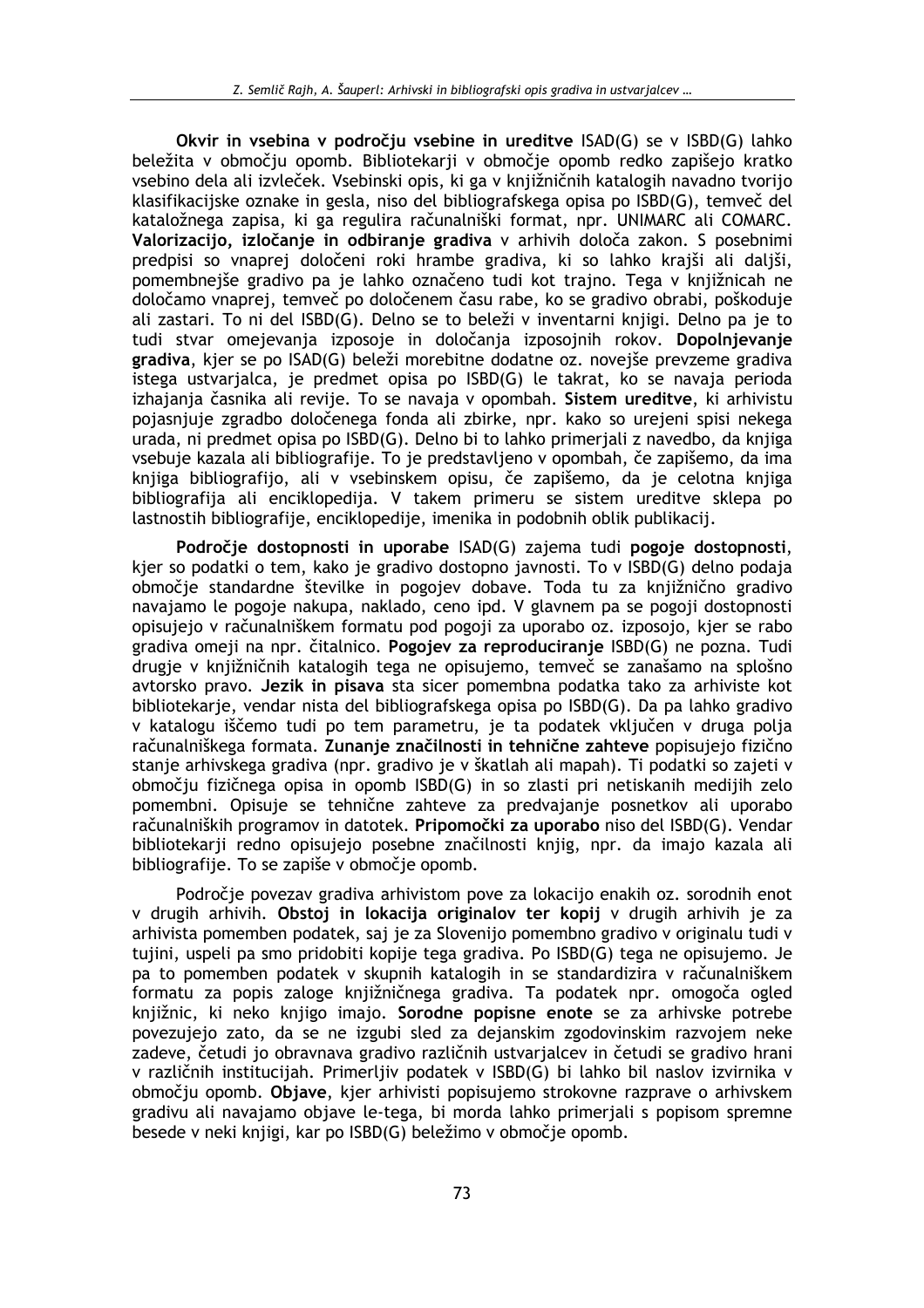Področje opomb je, kot je videti zgoraj, za ISBD(G) izredno pomembno, posebno območje pa je tudi v ISAD(G). Področje kontrole popisovanja ni del ISBD(G)ja, temveč del računalniškega formata za knjižnični katalog. Tam poročamo kreatorja zapisa in dopolnjevalca, datum kreiranja in popravljanja. To sistemi opravljajo avtomatsko. Ne poznamo podatkov, kot so opombe arhivista ali pravila in dogovori. Datum(i) popisov iz ISAD(G) pa bi bili primerljivi z datumom kreiranja, dopolnjevanja in redakcije kataložnega zapisa, ki se generira avtomatično in je del računalniškega formata ne pa ISBD(G)

#### $\overline{\mathbf{4}}$ IMENA KORPORATIVNIH TELES, OSEB IN DRUŽIN

## 4.1 NASTANEK IN RAZVOJ

Medtem ko ISAD(G) in ISBD(G), to sta standarda, namenjena opisu gradiva, le malo podatkov podvajata, je to drugače pri GARR in ISAAR(CPF). Zadnja dva standarda sta namenjena opisu imen korporativnih teles, oseb in družin. Bibliotekarji so se oblikovanja mednarodnega standarda za imena korporativnih teles, oseb in družin lotili leta 1976. Prva izdaja priporočil za obliko in strukturo korporativnih značnic je izšla leta 1980 in v slovenskem prevodu 1998. Toda napredek v mednarodnem sodelovanju in informacijski tehnologiji je delovno skupino pripeljal do spoznanja, da so lahko tudi nacionalne posebnosti za mednarodno skupnost sprejemljive, če imamo le vsi člani te skupnosti možnost povezovanja različnih oblik poimenovanja dejansko istih korporativnih teles, oseb ali družin. Tako so razvili drugo izdajo priporočil za normativne podatke (GARR) (Guidelines, 2001). Priporočilo, ki načelno predstavlja podatke, s katerimi naj se posamezno korporativno telo, osebo ali družino opiše, spremlja dokument, ki to vsebino oblikuje v računalniški model. To je mednarodni format za izmenjavo normativnih podatkov (UNIMARC/A) (Priročnik, 2003). Slovenska praksa je ta standard in smernice sprejela in uveljavila. Od leta 2003 v sistemu COBISS deluje normativna datoteka osebnih imen in korporativnih teles CONOR (Vzpostavitev, 2004).

Patton (2005) poroča tudi, da je skupina za FRAR sodelovala z arhivsko skupnostio pri oblikovanju standardov. O tem poroča tudi ICA/CDS (History, 200?). Začetki oblikovanja standarda ISAAR(CPF) segajo v leto 1993, razvila pa ga je ICA Ad Hoc komisija za popisne standarde (ICA/DDS). Prva izdaja pa je izšla že leta 1996. Omenjena komisija, ki je leta 1996 postala trajen komite za popisne standarde (ICA/CDS), se je takoj lotila revizije standarda, katere rezultat je bila objava druge, popravljene izdaje standarda, ki je bila sprejeta leta 2004 na kongresu na Dunaju. Prva izdaja standarda je vsebovala tri področja zapisa (področje kontrole, področje informacij in področje opomb), medtem ko druga vsebuje štiri področja (področje identifikacije, področje opisa, področje povezav in področje kontrole). Slovenska arhivska praksa je standard sicer sprejela v svoji zakonodaji, vendar ga v praksi še ni uveljavila. Uveljavitev standarda bo zaživela šele s pričetkom uvedbe popisovanja arhivskega gradiva s programskim orodjem SCOPE, v katerem je omenjeni standard popolnoma integriran.

Sodelovanje obeh strokovnih skupnosti je očitno, ko primerjamo vsebino obeh standardov.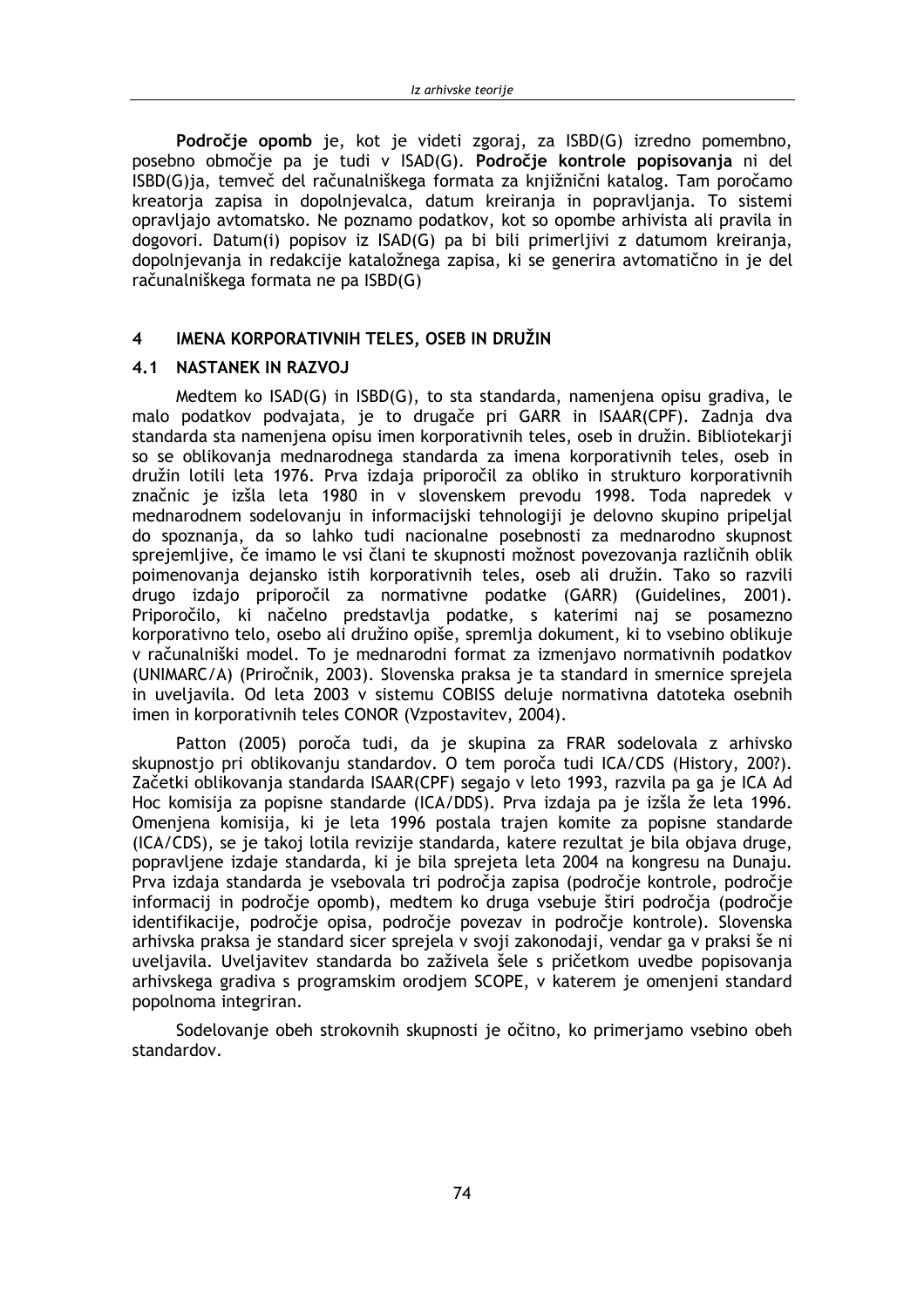

Slika 2: Prikaz sorodnosti območij opisa imen korporativnih teles, oseb in družin po **ISAAR(CPF)** in GARR

## 4.2 PRIMERJAVA VSEBINE IN STRUKTURE ISAAR(CPF) IN GARR

Medtem ko Slika 2 shematsko prikazuje območja, kjer oba standarda podajata enake podatke, Preglednica 2 podaja podrobno primerjavo in to po podatkih v ISAAR(CPF). V preglednici zato niso predstavljeni vsi podatki, ki jih zajema GARR.

Preden se posvetimo podrobnim podatkom, je treba poudariti še pomembno razliko med obema standardoma. ISAAR(CPF) predvideva le eno obliko zapisa, GARR pa kar tri: normativni zapis, napotilnega in splošnega pojasnjevalnega. Prvi opisuje sprejeto obliko imena, drugi opisuje morebitne nesprejete oblike imena in tretji ima vlogo splošnega pojasnjevanja npr. značnic za skupino enot, npr. korporativnih teles, kakršna so občine. To je z vidika ročnega vodenja evidenc sicer smiselno, z vidika računalniških modelov pa nesprejemljivo. Zato UNIMARC/A vse tri vrste združuje v isti zapis, jih pa vseeno razlikuje z uporabo različnih elementov v zapisu.



Slika 3: Primerjava treh tipov zapisov po GARR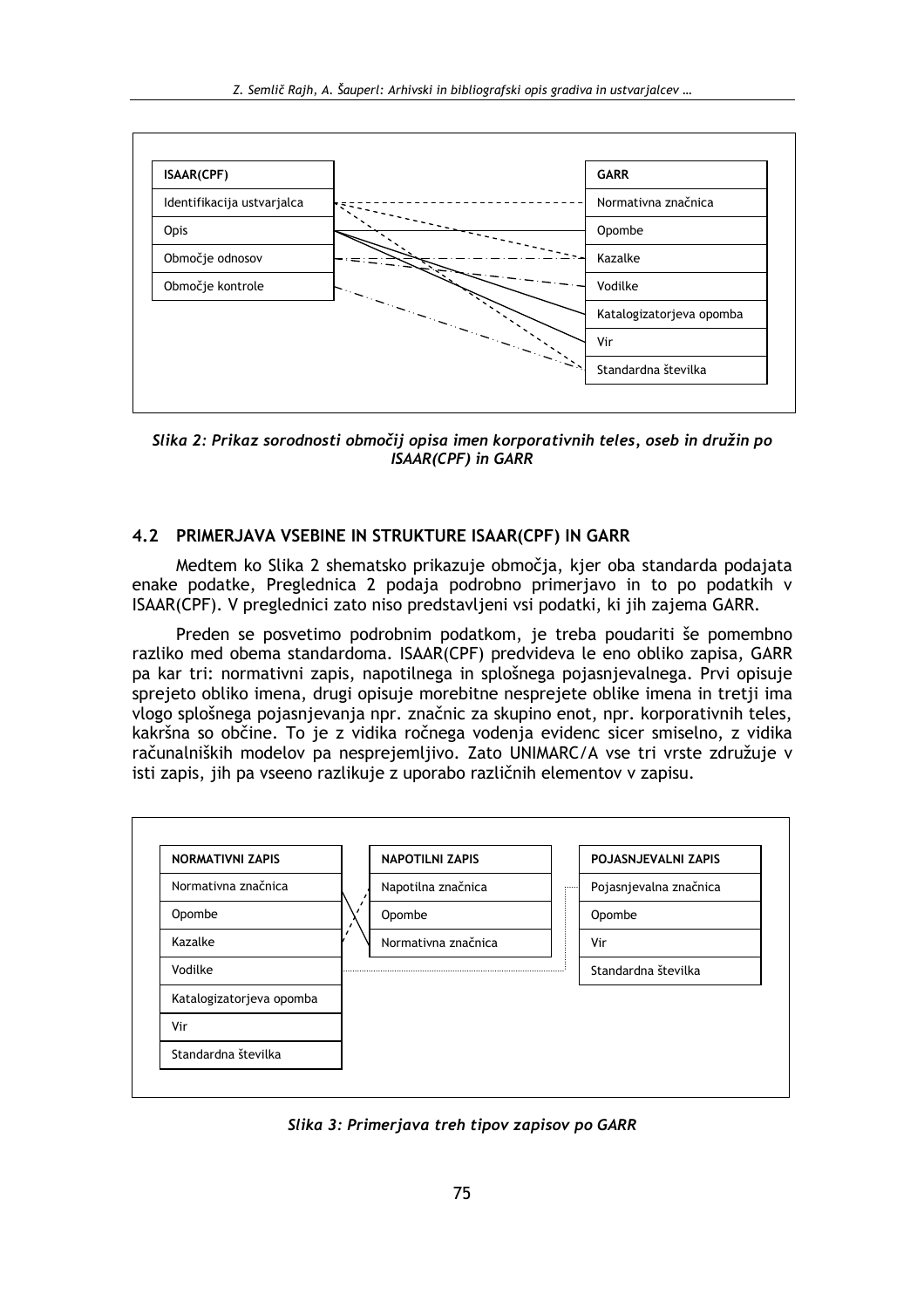Kot prikazuje slika 3, se podatki v treh vrstah zapisov GARR zelo prekrivaio. Tako sta npr. normativni in napotilni zapis tesno povezana: napotilna značnica iz napotilnega zapisa je namreč kot kazalka vsebovana v normativnem zapisu in obratno, normativna značnica se pojavlja tako v normativnem kot napotilnem zapisu. Razlagalni oz. pojasnjevalni zapis ima drugačno vlogo in bi ga lahko imenovali tudi zbirni. Uporabnika namreč s pojmov, kakršen je »občina«, napoti na konkretna korporativna telesa. Z napotilnim zapisom se povezuje prek vodilk in standardnih številk.

Preglednica 2 navaja območja s podatki, zajeta v ISAAR(CPF), in enakovredna območja v GARR ter jih ilustrira s konkretnim primerom. V nadaljevanju pa je podobnost podatkov v obeh standardih tudi razložena.

Področje identifikacije po ISAAR(CPF) zajema več podatkov. Tip ustvarjalca, torej ali gre za korporativno telo, osebo ali družino, se v GARR ne popisuje. To se sklepa na podlagi oblike značnice. V UNIMARC/A formatu pa so za različne tipe značnic namenjena različna polja in se tipa kot takega ne piše, čeprav se vrste značnice jasno razlikujejo med seboj. Gre za iste tri vrste: korporativno telo, osebo in družino. Identifikacijsko ime ustvarjalca po ISAAR(CPF) je po GARR normativna značnica. Tu se oblikuje ime v skladu z nacionalnim pravilnikom. Vzporedno ime ustvarialca je po GARR predvideno in potrebno predvsem v dvojezičnih področjih, kjer sta tako slovensko kot madžarsko ali italijansko ime enakopravna in veljavna oblika imena.

Standardizirane oblike imena glede na druge predpise se po GARR vpisujejo v napotilni vpis, katerega funkcija je uporabnika napotiti na edino veljavno obliko imena, enotno značnico, pod katero se vse gradivo tudi zbira. Za drugo ime velja isto: vključene so kot napotilni vpis in uporabnika napotijo na enotno obliko imena. Identifikacijska številka je v GARR predvidena v posebnem območju mednarodne standardne številke normativnih podatkov (ISADN).

Področje opisa je v knjižničnem svetu precej drugače oblikovano. V celoti se namreč oblikuje v območju opomb, kjer ima strokovni delavec razmeroma svobodne roke pri oblikovanju vsebine in izbiri potrebnih podatkov. Pričakovati je, da je v arhivski skupnosti na tem področju večji poudarek, saj so ustvarjalci arhivskega arhiva pravzaprav osrednja točka skrbi in dejavnosti. Vendar pa so podatki, ki jih zbira ISAAR(CPF), prav tako pomembni za evidenco razvoja imena korporativnega telesa, osebe ali družine v knjižnicah, kjer se ta telesa, osebe in družine pojavljajo kot avtorji del ali kot predmet obravnave v različnih delih. Žal knjižnični delavci redko vključujejo te podatke in če jih, so pogosto zabeleženi nedosledno in nekonsistentno. Zato bi bibliotekarjem struktura, podana v ISAAR(CPF), pri tem lahko pomagala.

Datumi obstoja popisne enote pojasnijo časovno obdobje, ko je enota delovala: za korporativno telo po ISAAR(CPF) vključimo datum ustanovitve, likvidacije in zakonske podlage, za fizične osebe datum rojstva in smrti. V primeru paralelnih sistemov datiranja lahko na podlagi ustreznih pravil in konvencij navedemo ekvivalente. Območje historiata ustvarjalca opisuje zgodovinski razvoj enote in njegove najpomembnejše značilnosti. Kraji delovanja so lahko za osebe, družine in podjetja različni. Bibliotekarji jih nismo vajeni poročati, čeprav jih občasno uporabljamo kot kvalifikatorje. Dosledna raba tega podatka tudi v knjižničnem okolju pa bi marsikdaj razjasnila kakšen nesporazum.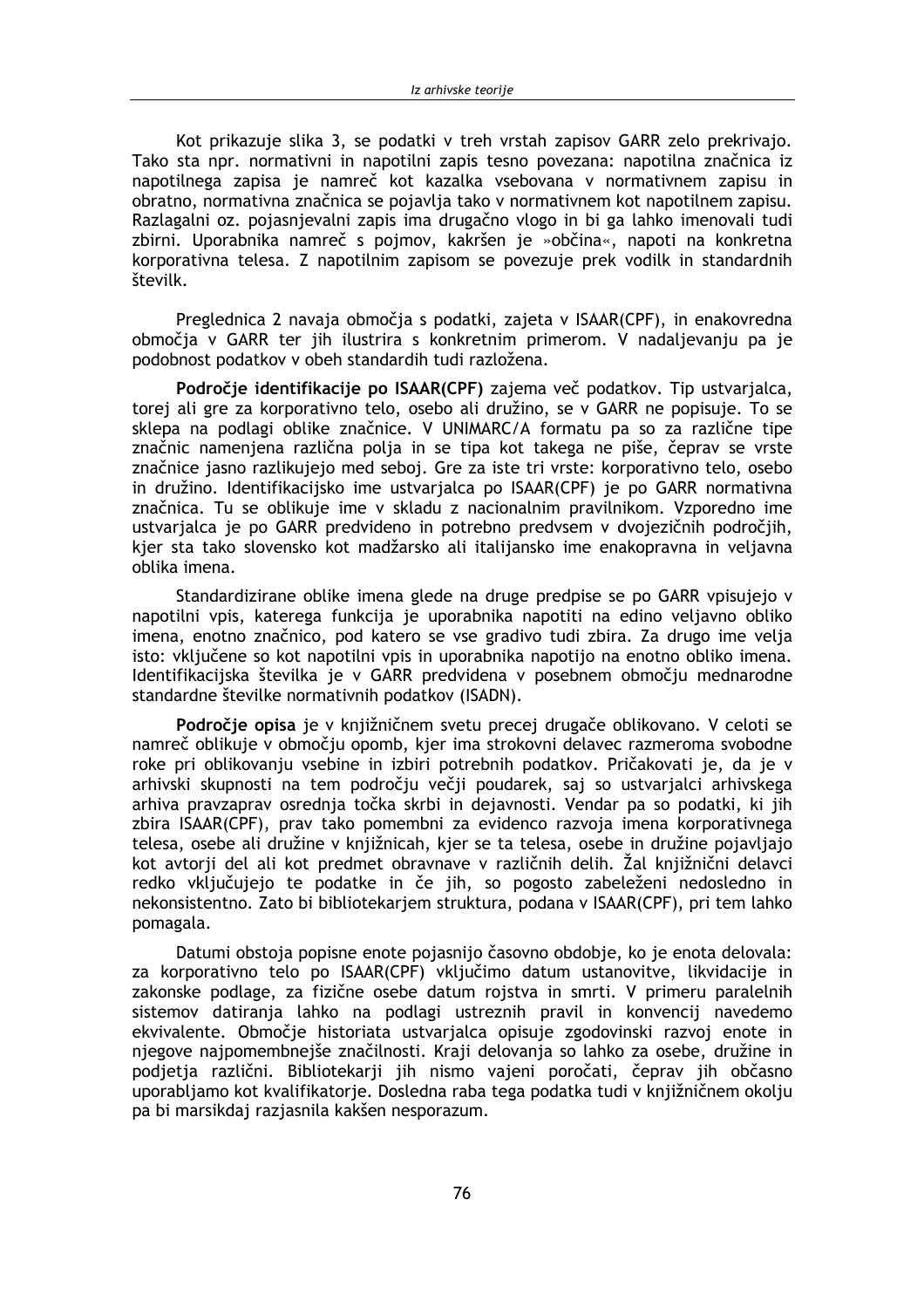Preglednica 2: Primerjava ISAAR(CPF) in GARR po območjih

| ISAAR(CPF)                          | Razlaga podatkov po<br>ISAAR(CPF)                                                                                                                                                                                                                                                                                                                   | Primer popisa po ISAAR(CPF)                  | Primer opisa po GARR                                 | Razlaga podatkov po GARR                                                 | GARR -<br>Normativni vpis         |
|-------------------------------------|-----------------------------------------------------------------------------------------------------------------------------------------------------------------------------------------------------------------------------------------------------------------------------------------------------------------------------------------------------|----------------------------------------------|------------------------------------------------------|--------------------------------------------------------------------------|-----------------------------------|
| Področje<br>identifikacije          |                                                                                                                                                                                                                                                                                                                                                     |                                              |                                                      |                                                                          | Območje<br>normativne<br>značnice |
| Tip ustvarjalca                     | Navedemo tip opisne<br>enote oz. ustvarjalca -<br>korporativno telo (pravna<br>oseba, konferenca,<br>razstava, ladja, vojaška<br>formacija ), fizična<br>oseba ali družina.                                                                                                                                                                         | Korporativno telo - pravna oseba             |                                                      | Ni del GARR temveč<br>UNIMARC/A.                                         | $\sim$ $\sim$                     |
| Identifikacijsko ime<br>ustvarjalca | Zapišemo standardizirano<br>obliko imena ustvarjalca v<br>skladu z relevantnimi<br>predpisi ali pravili, ki jih<br>je določila institucija, ki<br>je ustvarila zapis o<br>ustvarjalcu gradiva.<br>Priporoča se uporaba<br>datumov, krajevnih imen<br>ali drugih kvalifikatorjev,<br>na podlagi katerih lahko<br>ločimo zapise s podobnim<br>imenom. | Občina Gornja Radgona                        | Gornja Radgona (Slovenija;<br>občina)                | Sprejeta oblika imena =<br>enotna značnica.                              | Normativna<br>značnica.           |
| Vzporedno ime<br>ustvarjalca        | Navedemo paralelno<br>obliko imena ustvarjalca,<br>tudi v drugih jezikih in<br>pisavah, upoštevajoč<br>relevantna narodna in<br>mednarodna pravila.<br>Uporabljamo lahko vse<br>potrebne podelemente in<br>druge kvalifikatorje.<br>Upoštevana pravila<br>specificiramo v polju<br>5.4.3.                                                           | Gemeinde Ober Radkersburg<br>$(1850 - 1918)$ | Ober Radkersburg (Slowenien;<br>Gemeinde; 1850-1918) | Vzporedno ime za npr.<br>korporativna telesa na<br>dvojezičnih območjih. | Vzporedna<br>značnica.            |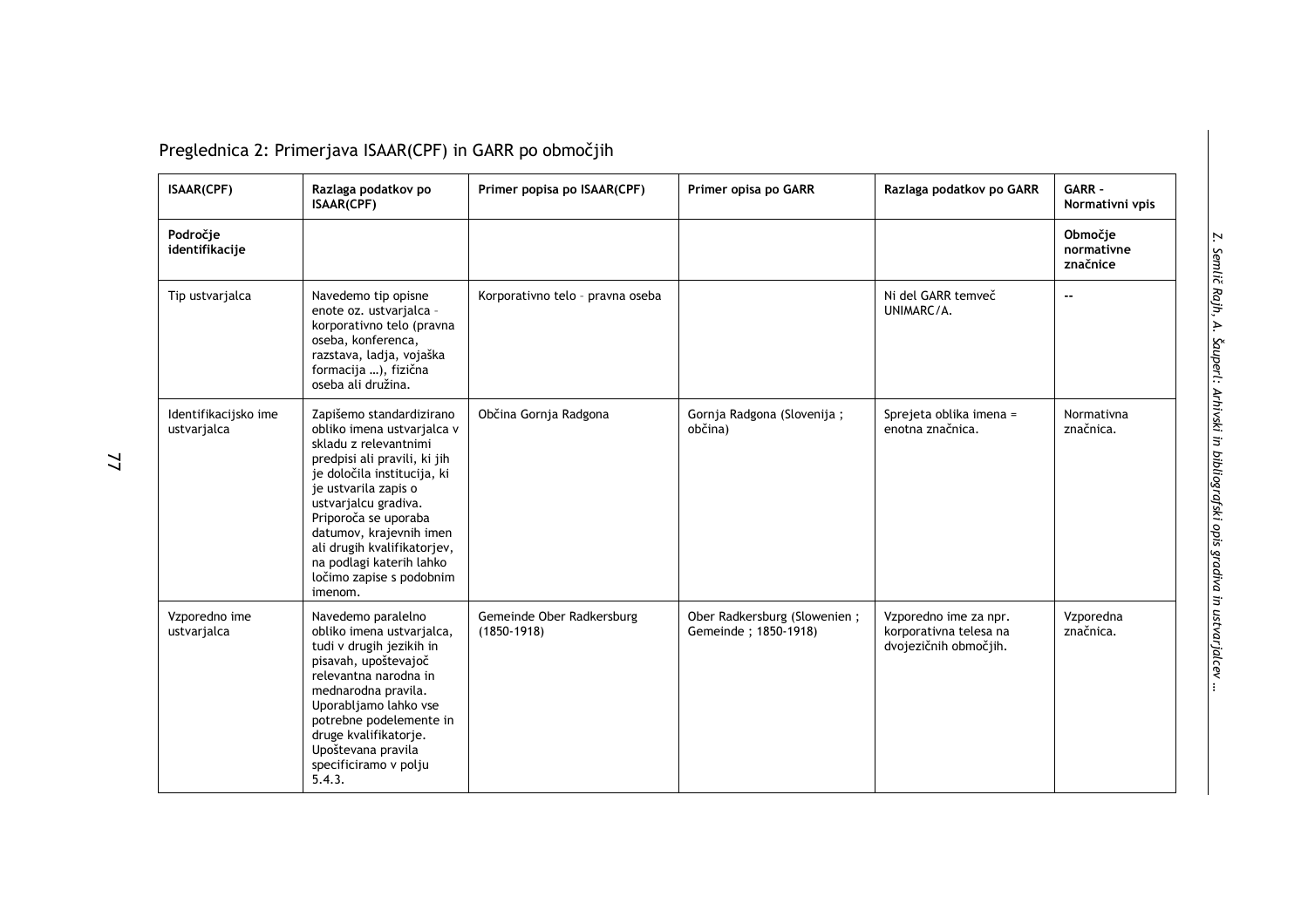| Standardizirana oblika<br>imena glede na druge<br>predpise | Navedemo<br>standardizirano obliko<br>imena oz. naziva<br>korporativnega telesa,<br>osebe ali družine, ki je<br>nastala na podlagi drugih<br>pravil, s pomočjo katerih<br>je mogoče deliti zapise o<br>ustvarjalcu z drugimi<br>strokami. Specificiramo<br>pravilo in institucijo, ki ga<br>je ustvarila. | Občina Gornja Radgona | Popisujejo se vse druge<br>oblike imena, ki so bila<br>uporabljena v različnih<br>drugih dokumentih. | Območje sledišča<br>kazalk.                                                       |
|------------------------------------------------------------|-----------------------------------------------------------------------------------------------------------------------------------------------------------------------------------------------------------------------------------------------------------------------------------------------------------|-----------------------|------------------------------------------------------------------------------------------------------|-----------------------------------------------------------------------------------|
| Drugo ime                                                  | Navedemo vsa ostala<br>imena, ki niso<br>uporabljena v področju<br>identifikacije, kot npr.<br>akronimi, sprememba<br>imen ustvarjalca v teku<br>časa, psevdonimi,<br>dekliška imena,<br>znanstveni nazivi,<br>plemiški nazivi                                                                            |                       | Popisujejo se vse druge<br>oblike imena, ki so bila<br>uporabljena v različnih<br>drugih dokumentih. | Območje sledišča<br>kazalk                                                        |
| Identifikacijska<br>številka                               | Tam, kjer je to mogoče,<br>navedemo katerokoli<br>uradno identifikacijsko<br>številko, ki služi za<br>identifikacijo pravne<br>osebe (npr. matično<br>številko podjetja ali<br>registracijsko številko<br>podjetja) in reference ter<br>institucijo, ki je to<br>številko izdala.                         |                       | Sistem ISADN še ni zaživel,<br>vendar je prostor<br>rezerviran.                                      | Območje<br>mednarodne<br>standardne<br>številke<br>normativnega<br>zapisa (ISADN) |
| Področje opisa                                             | Široko področje, ki<br>opisuje zgodovino, vlogo,<br>kontekst in aktivnosti<br>korporativnega telesa,<br>fizične osebe in družine.                                                                                                                                                                         |                       | Zelo široko območje, ki<br>lahko vsebuje različne<br>podatke, vendar ni<br>podrobneje strukturirano. | Območje opomb                                                                     |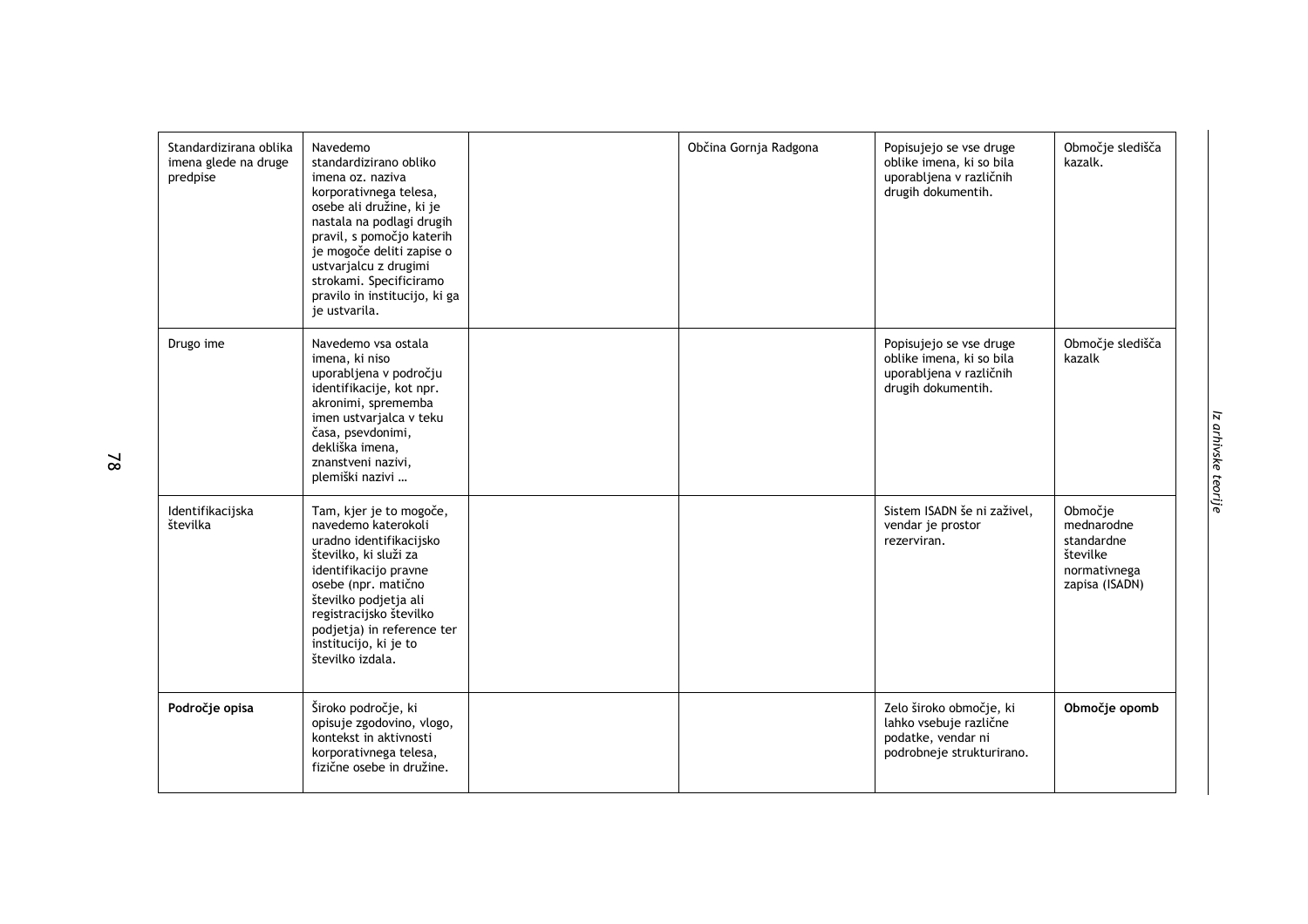| Datum                 | Navedemo datume<br>obstoja popisne enote. Za<br>korporativno telo<br>vključimo datum<br>ustanovitve, likvidacije in<br>zakonske podlage. Za<br>fizične osebe datum<br>rojstva in smrti. V<br>primeru paralelnih<br>sistemov datiranja lahko<br>na podlagi ustreznih pravil<br>in konvencij navedemo<br>ekvivalente. | 1850-1945                                                                                                                                                                                                                                                                                                                                                                                                                                                                                                                                                                                                                                                                                                                                                                                                                                                                                                                                                                                                                          | $(1850 - 1918)$                                                                                                                                                                                                                                                                                                                                                                                                                                                                                                                                                                                                                                                                                                                                                                                                                                                                                                                          | Uporabimo v območju<br>normativne značnice kot<br>kvalifikator, s katermi<br>ločimo soimenjake, npr.<br>Kranjec, Miško (1908-1983)<br>in<br>Kranjec, Miško (1947-).                                                                | Območje<br>normativne<br>značnice                          |
|-----------------------|---------------------------------------------------------------------------------------------------------------------------------------------------------------------------------------------------------------------------------------------------------------------------------------------------------------------|------------------------------------------------------------------------------------------------------------------------------------------------------------------------------------------------------------------------------------------------------------------------------------------------------------------------------------------------------------------------------------------------------------------------------------------------------------------------------------------------------------------------------------------------------------------------------------------------------------------------------------------------------------------------------------------------------------------------------------------------------------------------------------------------------------------------------------------------------------------------------------------------------------------------------------------------------------------------------------------------------------------------------------|------------------------------------------------------------------------------------------------------------------------------------------------------------------------------------------------------------------------------------------------------------------------------------------------------------------------------------------------------------------------------------------------------------------------------------------------------------------------------------------------------------------------------------------------------------------------------------------------------------------------------------------------------------------------------------------------------------------------------------------------------------------------------------------------------------------------------------------------------------------------------------------------------------------------------------------|------------------------------------------------------------------------------------------------------------------------------------------------------------------------------------------------------------------------------------|------------------------------------------------------------|
| Historiat ustvarjalca | Narativno ali kronološko<br>navedemo bistvene<br>podatke glede izvora,<br>razvoja, aktivnosti, dela<br>in dosežkov institucije.<br>Lahko vključimo podatke<br>o spolu, nacionalnosti,<br>družinskih, verskih in<br>političnih povezavah. Kot<br>sestavni del narativnega<br>opisa uporabimo tudi<br>datume.         | Občina Gornja Radgona (v času<br>ustanovitve Knezov grad) je bila<br>ustanovljena leta 1849 na podlagi<br>provizoričnega zakona o občinah.<br>Občina je zajemala katastrske<br>občine Radgonski grad in<br>Herzogošak, spadala pa je pod<br>okrajno glavarstvo Ljutomer,<br>sodni okraj Radgonski grad. Ob<br>ustanovitvi je štela je 755<br>prebivalcev in obsegala 3,45 km <sup>2</sup><br>in 1259 m. V času komasacij, leta<br>1933, so bile združene občine<br>Črešnjevci, Orehovci, Plitvički<br>vrh, Police, Ščavnica in Zbigovci<br>ter k. o. Lomanoše iz občine<br>Plitvica v občino Črešnjevci, ki se<br>je leta 1934 preimenovala v<br>občino Gornja Radgona okolica.<br>Ta občina se je leta 1936 združila<br>z občino Gornja Radgona v novo<br>občino Gornja Radgona, ki ji je<br>bil leta 1937 priključen še k. o.<br>Mele iz občine Slatina-Radenci.<br>Po zaključku komasacij je občina<br>Gornja Radgona obsegala<br>katastrske občine Črešnjevci,<br>Gornja Radgona, Hercegovščak,<br>Lastomerci, Lomanoše, Mele, | Občina Gornja Radgona (v času<br>ustanovitve Knezov grad) je bila<br>ustanovljena leta 1849 na podlagi<br>provizoričnega zakona o občinah.<br>Občina je zajemala katastrske<br>občine Radgonski grad in<br>Herzogošak, spadala pa je pod<br>okrajno glavarstvo Ljutomer, sodni<br>okraj Radgonski grad.<br>V času komasacij, leta 1933, so<br>bile združene občine<br>Črešnjevci, Orehovci, Plitvički<br>vrh, Police, Ščavnica in<br>Zbigovci ter k. o. Lomanoše iz<br>občine Plitvica v občino<br>Črešnjevci, ki se je leta 1934<br>preimenovala v občino Gornja<br>Radgona okolica. Ta občina se<br>je leta 1936 združila z občino<br>Gornja Radgona v novo občino<br>Gornja Radgona, ki ji je bil leta<br>1937 priključen še k. o. Mele iz<br>občine Slatina-Radenci. Po<br>zaključku komasacij je občina<br>Gornja Radgona obsegala<br>katastrske občine Črešnjevci,<br>Gornja Radgona, Hercegovščak,<br>Lastomerci, Lomanoše, Mele, | V območju opomb popišemo<br>zgodovino rabe posameznih<br>imen. Imena sama navajamo<br>tudi v območju vodilk. V<br>območju katalogizatorjevih<br>opomb lahko navedemo tudi<br>vire, ki smo jih pri<br>oblikovanju zapisa uporabili. | Območje opomb<br>in Območje<br>katalogizatorjevih<br>opomb |

 $\mathcal{P}$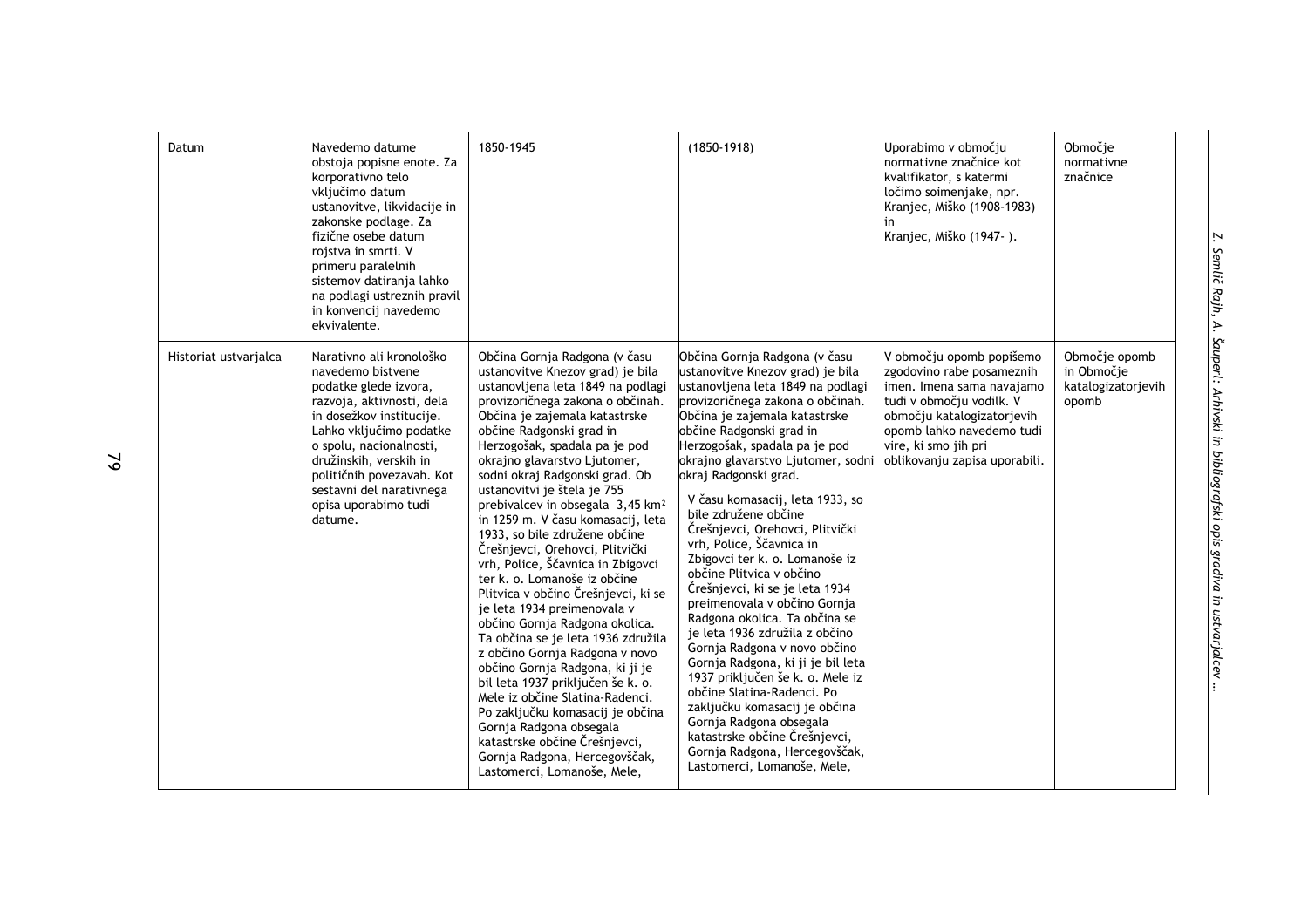|                                         |                                                                                                                                                                                                             | Orehovci, Orehovški vrh, Plitvički<br>vrh, Police, Spodnji Gris, Ščavnica<br>in Zbigovci. Občina je štela 4854<br>prebivalcev in obsegala 42,29<br>km <sup>2</sup> . Spadala je v okraj Ljutomer.                                                                                                                                                                                                                                                                                                                                                                                                                                                                                                                                                                    | Orehovci, Orehovški vrh,<br>Plitvički vrh, Police, Spodnji<br>Gris, Ščavnica in Zbigovci.<br>Spadala je v okraj Ljutomer. | V območju opomb popišemo<br>zgodovino rabe posameznih<br>imen. Imena sama navajamo<br>tudi v območju vodilk. V<br>območju katalogizatorjevih<br>opomb lahko navedemo tudi<br>vire, ki smo jih pri<br>oblikovanju zapisa uporabili. | Območje opomb<br>in Območje<br>katalogizatorjevih<br>opomb |
|-----------------------------------------|-------------------------------------------------------------------------------------------------------------------------------------------------------------------------------------------------------------|----------------------------------------------------------------------------------------------------------------------------------------------------------------------------------------------------------------------------------------------------------------------------------------------------------------------------------------------------------------------------------------------------------------------------------------------------------------------------------------------------------------------------------------------------------------------------------------------------------------------------------------------------------------------------------------------------------------------------------------------------------------------|---------------------------------------------------------------------------------------------------------------------------|------------------------------------------------------------------------------------------------------------------------------------------------------------------------------------------------------------------------------------|------------------------------------------------------------|
| Kraji delovanja                         | Navedemo imena krajev v<br>katerih so delovala, živela<br>ali pa imela sedež korp.<br>telesa, osebe ali družine.<br>Zapis kombiniramo z<br>datumi in opisom relacije<br>s popisno enoto.                    | Gornja Radgona                                                                                                                                                                                                                                                                                                                                                                                                                                                                                                                                                                                                                                                                                                                                                       | Gornja Radgona                                                                                                            | Krajev posebej ne<br>popisujemo, lahko pa so<br>vključeni v opombe.                                                                                                                                                                | Območje opomb<br>in<br>katalogizatorjevih<br>opomb         |
| Pravni status                           | Navedemo pravni status in<br>če je potrebno tudi tip<br>korporativnega telesa,<br>skupaj z datumi veljave.                                                                                                  |                                                                                                                                                                                                                                                                                                                                                                                                                                                                                                                                                                                                                                                                                                                                                                      |                                                                                                                           | Pravnega statusa posebej ne<br>popisujemo, vendar lahko<br>podatek vključimo v<br>opombe.                                                                                                                                          | Območje opomb                                              |
| Funkcije, pristojnosti<br>in aktivnosti | Navedemo funkcije,<br>pristojnosti in aktivnosti,<br>ki so jih izvajali<br>ustvarjalci, vključno z<br>mejnimi letnicami. Če je<br>potrebno se opiše tudi<br>narava funkcije,<br>pristojnosti in aktivnosti. | V času po ustanovitvi občin pa do<br>leta 1918 je zakon ločil delovno<br>področje občin na lastno in<br>preneseno delovno področje.<br>Lastno delovno področje je<br>obsegalo vprašanja, ki so se<br>nanašala na interes občine,<br>urejala pa so se znotraj občinskih<br>meja z lastnimi sredstvi,<br>preneseno delovno področje pa je<br>obsegalo izvajanje javnih zadev,<br>ki jih je država prenesla na<br>občino. Po letu 1933 pa je<br>delovno področje občin obsegalo<br>vse posle, ki se tičejo interesov<br>občine - upravljanje občinskega<br>premoženja, skrb za prometno<br>infrastrukturo, skrb za siromašne,<br>za zdravstveno stanje<br>prebivalstva, pospeševanje<br>gospodarskih dejavnosti in<br>kulturni razvoj ter skrb za<br>krajevno policijo. |                                                                                                                           | Tega posebej ne<br>popisujemo, vendar lahko<br>podatek uporabimo kot<br>kvalifikator za ločevanje<br>istoimenskih korporativnih<br>teles, oseb ali družin.                                                                         | Normativna<br>značnica in<br>območje opomb                 |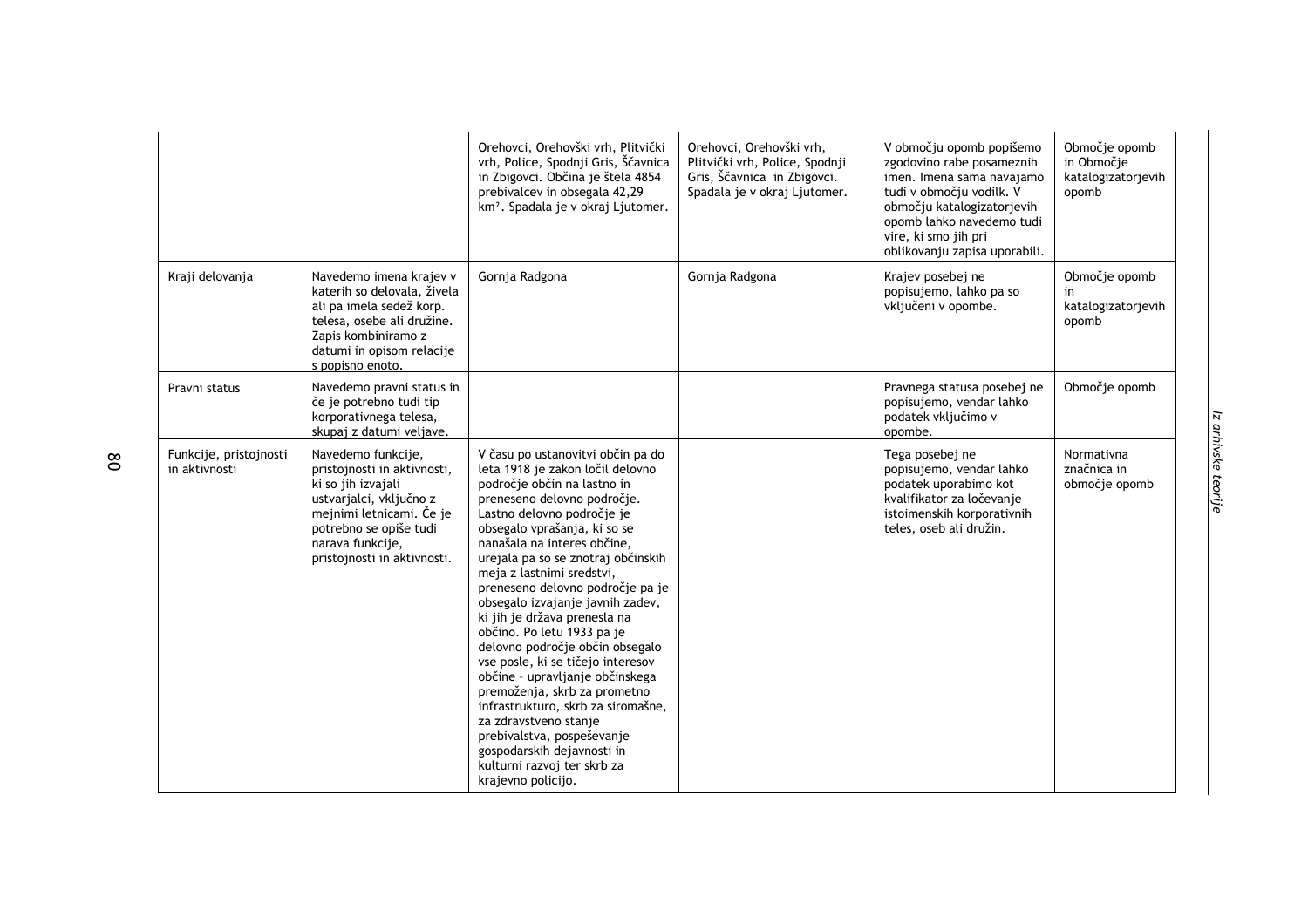| Zakonska podlaga za<br>opravljanje<br>dejavnosti,<br>pristojnosti | Navedemo vse predpise,<br>na podlagi katerih temelji<br>moč, delovanje in<br>odgovornost ustvarjalca,<br>uporabimo mejne letnice. | Načela za organizacijske uredbe v<br>kronovinah avstrijskega cesarstva<br>(RGBI, 4/1852).<br>Občinski red za Štajersko<br>(Zakonik in ukazni list za<br>vojvodstvo Štajersko, 22. 6. 1864).<br>Odredba ministrstva za notranje<br>zadeve z dne 26. 11. 1860 (RGBI,<br>$261/1860$ ).<br>Provizorični zakon o občinah« z<br>dne 17. 3. 1849 (RGBI, 170/1849).<br>Ukaz ministrov notranjih zadev,<br>pravosodia in financ z dne 31.<br>januarja 1854, s katerim se<br>razglaša politična in sodna uredba<br>Vojvodine Štajerske (Deželno<br>vladni list za vojvodino Štajersko,<br>št. 27 z dne 8. 2. 1854, slovenski<br>prevod z dne 11. aprila 1854).<br>Uredba o ozemeljski razdelitvi<br>Spodnje Štajerske na podeželska<br>in mestna okrožia z dne 18.<br>junija 1941 (Verordnungs- und<br>Amtsblatt des Chefs der<br>Zivilverwaltung in der<br>Untersteiermark, Nr. 25/1941).<br>Uredba o spojitvi občin v Dravski<br>banovini (Službeni list kraljeve<br>banske uprave Dravske banovine<br>št. 73/1933 z dne 12. 9. 1933).<br>Zakon o izpremembi zakonov o<br>občinah in oblastnih samoupravah<br>(Službene novine kraljevine Srba, | Tega podatka posebej ne<br>popisujemo, vendar ga lahko<br>vključimo v opombe ali v<br>katalogizatorjeve opombe. | Območje opomb |
|-------------------------------------------------------------------|-----------------------------------------------------------------------------------------------------------------------------------|-----------------------------------------------------------------------------------------------------------------------------------------------------------------------------------------------------------------------------------------------------------------------------------------------------------------------------------------------------------------------------------------------------------------------------------------------------------------------------------------------------------------------------------------------------------------------------------------------------------------------------------------------------------------------------------------------------------------------------------------------------------------------------------------------------------------------------------------------------------------------------------------------------------------------------------------------------------------------------------------------------------------------------------------------------------------------------------------------------------------------------------------|-----------------------------------------------------------------------------------------------------------------|---------------|
|                                                                   |                                                                                                                                   | Hrvata i Slovenaca, št. 6/1929 z<br>dne 6. 1. 1929).<br>Zakon o mestnih občinah<br>(Službeni list kraljeve banske<br>uprave Dravske banovine št.<br>37/1934 z dne 22. 8. 1934).<br>Zakon o občinah (RGBl 18/1862).                                                                                                                                                                                                                                                                                                                                                                                                                                                                                                                                                                                                                                                                                                                                                                                                                                                                                                                      |                                                                                                                 |               |
|                                                                   |                                                                                                                                   | Zakon o občinah (Službeni list<br>kraljeve banske uprave Dravske<br>banovine št. 35/1933, 14.3.1933).                                                                                                                                                                                                                                                                                                                                                                                                                                                                                                                                                                                                                                                                                                                                                                                                                                                                                                                                                                                                                                   |                                                                                                                 |               |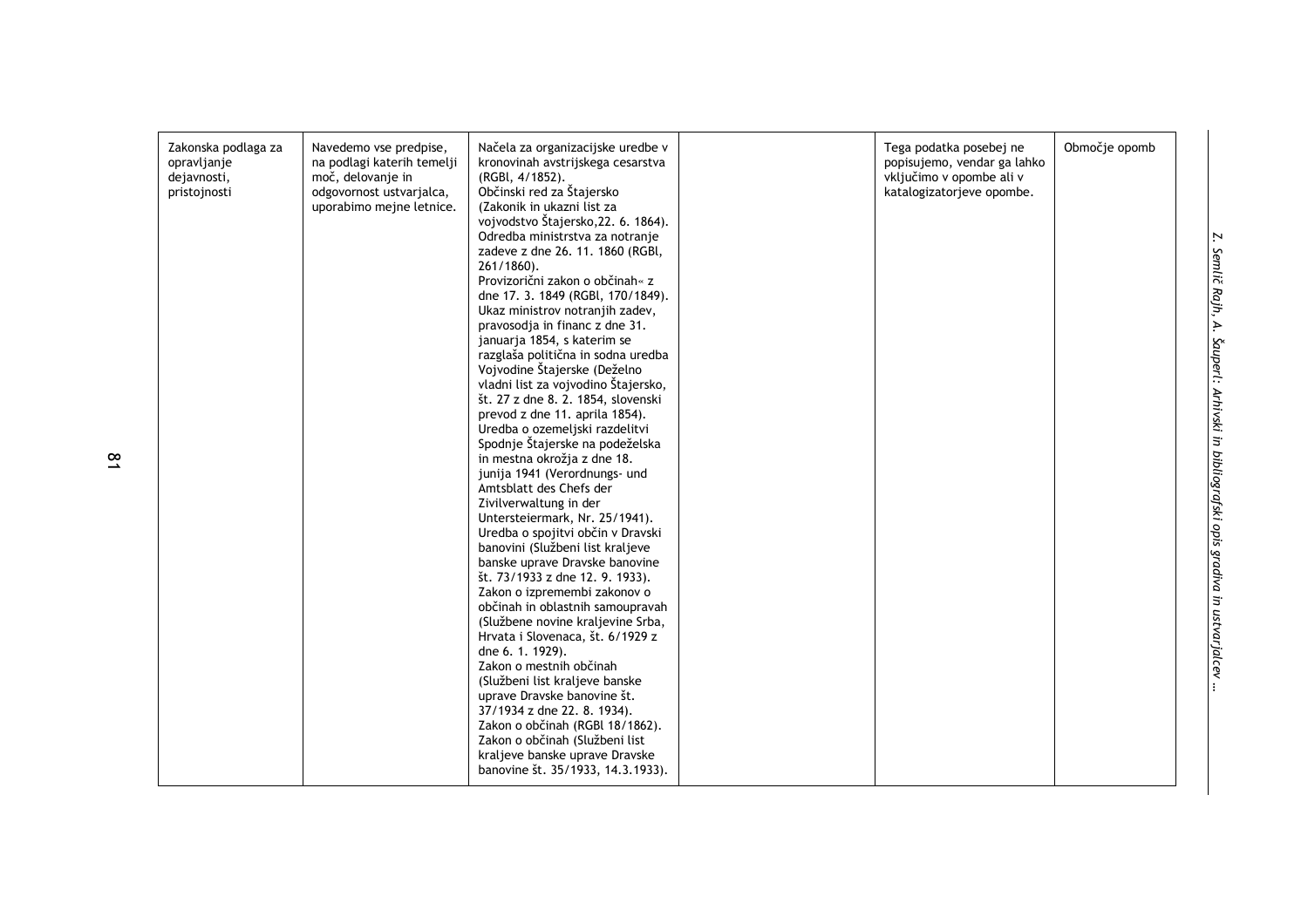| Notranja<br>organizacijska<br>struktura /<br>genealogija                                                 | Opišemo notranjo<br>organizacijsko strukturo<br>korporativnega telesa,<br>vključno z datumi vseh<br>sprememb, ki so<br>pomembne za<br>razumevanje poslovanja.<br>V primeru družine<br>opišemo družinsko deblo<br>in na ta način prikažemo<br>notranje relacije med<br>posameznimi člani.<br>Uporabimo mejne letnice. |                                                                               | Tega podatka posebej ne<br>popisujemo, vendar ga lahko<br>vključimo v opombe.                                                                                                                                             | Območje opomb                        |
|----------------------------------------------------------------------------------------------------------|----------------------------------------------------------------------------------------------------------------------------------------------------------------------------------------------------------------------------------------------------------------------------------------------------------------------|-------------------------------------------------------------------------------|---------------------------------------------------------------------------------------------------------------------------------------------------------------------------------------------------------------------------|--------------------------------------|
| Splošni kontekst                                                                                         | Navedemo vse<br>pomembnejše splošne<br>informacije o socialnem,<br>kulturnem,<br>gospodarskem, političnem<br>in zgodovinskem<br>kontekstu za čas, v<br>katerem je delovalo<br>korporativno telo, oseba<br>ali družina.                                                                                               |                                                                               | Tega podatka posebej ne<br>popisujemo, vendar ga lahko<br>vključimo v opombe.                                                                                                                                             | Območje opomb                        |
| Področje povezav                                                                                         |                                                                                                                                                                                                                                                                                                                      |                                                                               |                                                                                                                                                                                                                           | Območje sledišča<br>kazalk in vodilk |
| Identifikacijsko ime<br>ali identifikator<br>sorodnega<br>korporativnega<br>telesa, osebe ali<br>družine | Navedemo standardno<br>obliko imena in<br>kateregakoli edinstvenega<br>identifikatorja, vključno z<br>identifikatorjem zapisa o<br>ustvarjalcu, za soroden<br>vpis.                                                                                                                                                  | Npr. vodilka na naslednico:<br>Črešnjevci (Slovenija ; občina ;<br>1933-1934) | Drugo ime iste enote, ki se<br>je uporabljalo v času, ko je<br>korporativno telo, oseba ali<br>družina delovala, sodi v<br>območje sledišča kazalk.<br>Ime predhodnice ali<br>naslednice pa v območje<br>sledišča vodilk. |                                      |
| Kategorija povezave                                                                                      | Navedemo splošno<br>kategorijo v katero spada<br>povezava ki jo opisujemo<br>- hierarhična, začasna,<br>družinska, povezovalna.                                                                                                                                                                                      |                                                                               | Kategorija povezave se<br>razlikuje že po naravi<br>povezave in se posebej ne<br>identificira. Lahko pa je<br>zajeta v območju opomb.                                                                                     | $-$                                  |

**82**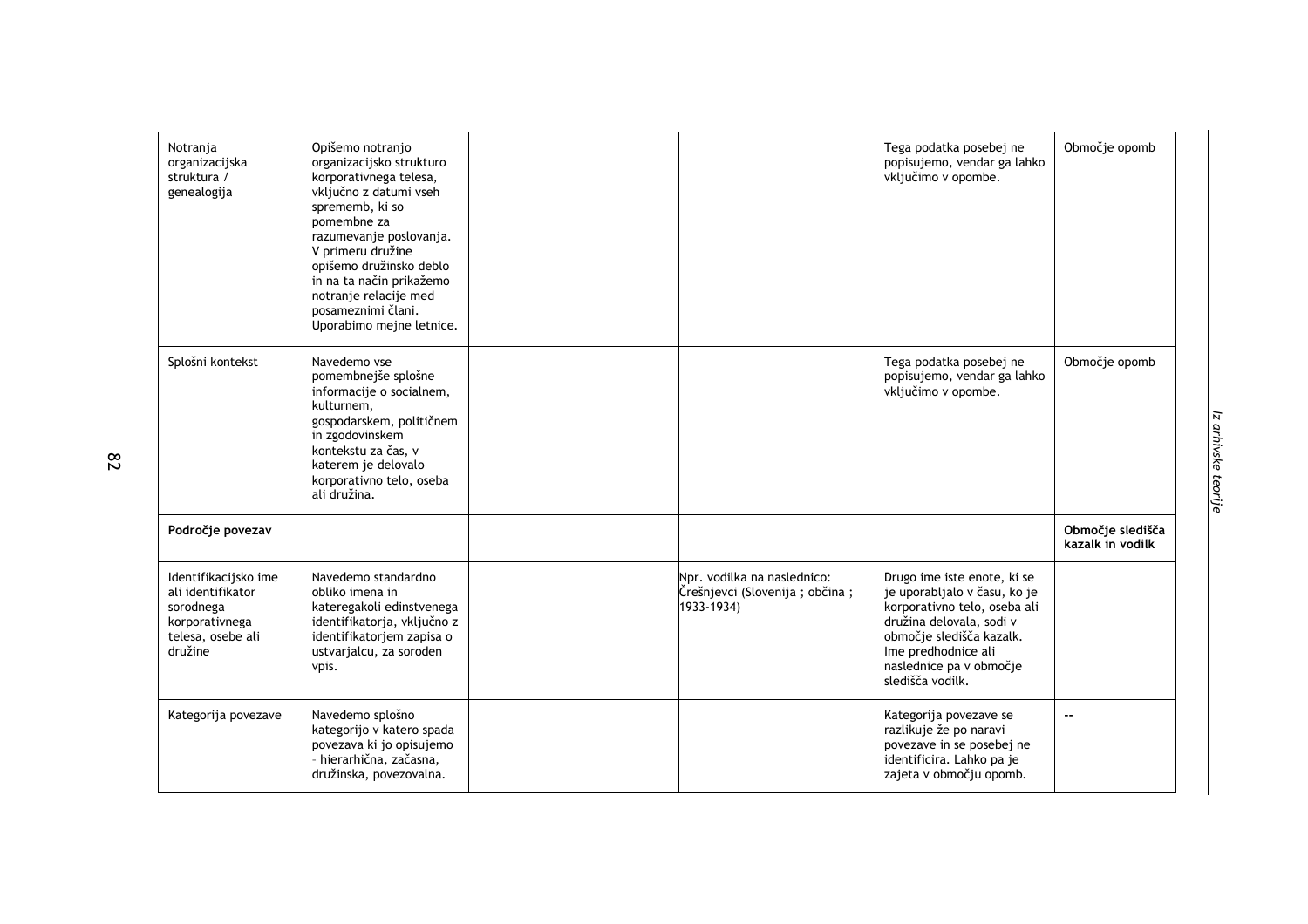| Opis povezave                            | Natančen opis povezave<br>med popisno enoto v tem<br>zapisu o ustvarjalcu in<br>drugimi sorodnimi zapisi                                                                                             |  | Opis povezave se razlikuje<br>že po naravi povezave in se<br>posebej ne identificira.                                                 | $\sim$ $\sim$                                                                                                  |
|------------------------------------------|------------------------------------------------------------------------------------------------------------------------------------------------------------------------------------------------------|--|---------------------------------------------------------------------------------------------------------------------------------------|----------------------------------------------------------------------------------------------------------------|
| Datum povezave                           | Natančno opredelimo<br>mejne letnice časa<br>trajanja določene<br>povezave.                                                                                                                          |  | Datum povezave se posebej<br>ne identificira, ker je zajet<br>v opisu sorodne enote.                                                  | $\sim$ $\sim$                                                                                                  |
| Področje kontrole                        |                                                                                                                                                                                                      |  |                                                                                                                                       |                                                                                                                |
| Identifikator zapisa o<br>ustvarjalcu    | Navedemo identifikator<br>zapis o ustvarjalcu.                                                                                                                                                       |  | Ni še v celoti vzpostavljen<br>sistem številčenja, vendar je<br>temu namenjen prostor.                                                | Območje<br>mednarodne<br>standardne<br>številke<br>normativnih<br>podatkov                                     |
| Identifikator<br>institucije             | Namenjen za<br>identifikacijo institucije<br>odgovorne za na nastanek<br>zapisa o ustvarjalcu                                                                                                        |  | Ni del GARR, temveč<br>UNIMARC/A.                                                                                                     |                                                                                                                |
| Uporabljena pravila<br>in/ali konvencije | Služi za identifikacijo<br>nacionalnih in<br>mednarodnih konvencij in<br>pravil, ki se uporabljajo<br>pri nastanku zapisa o<br>ustvarjalcu. Če je<br>potrebno navedemo tudi<br>datume objave le-teh. |  | Lahko se navede<br>katalogizacijske pravilnike<br>in nacionalne ali<br>mednarodne standarde, ki<br>so vodili oblikovanje<br>značnice. | Območie<br>katalogizatorjevi<br>h opomb in<br>Območje vira -<br>katalogizacijski<br>pravilnik ali<br>standardi |
| <b>Status</b>                            | Navedemo trenuten status<br>zapisa o ustvarjalcu, tako<br>da povemo, ali gre za<br>osnutek, končno ali<br>revizirano verzijo zapisa.                                                                 |  | Ni del GARR temveč<br>UNIMARC/A.                                                                                                      |                                                                                                                |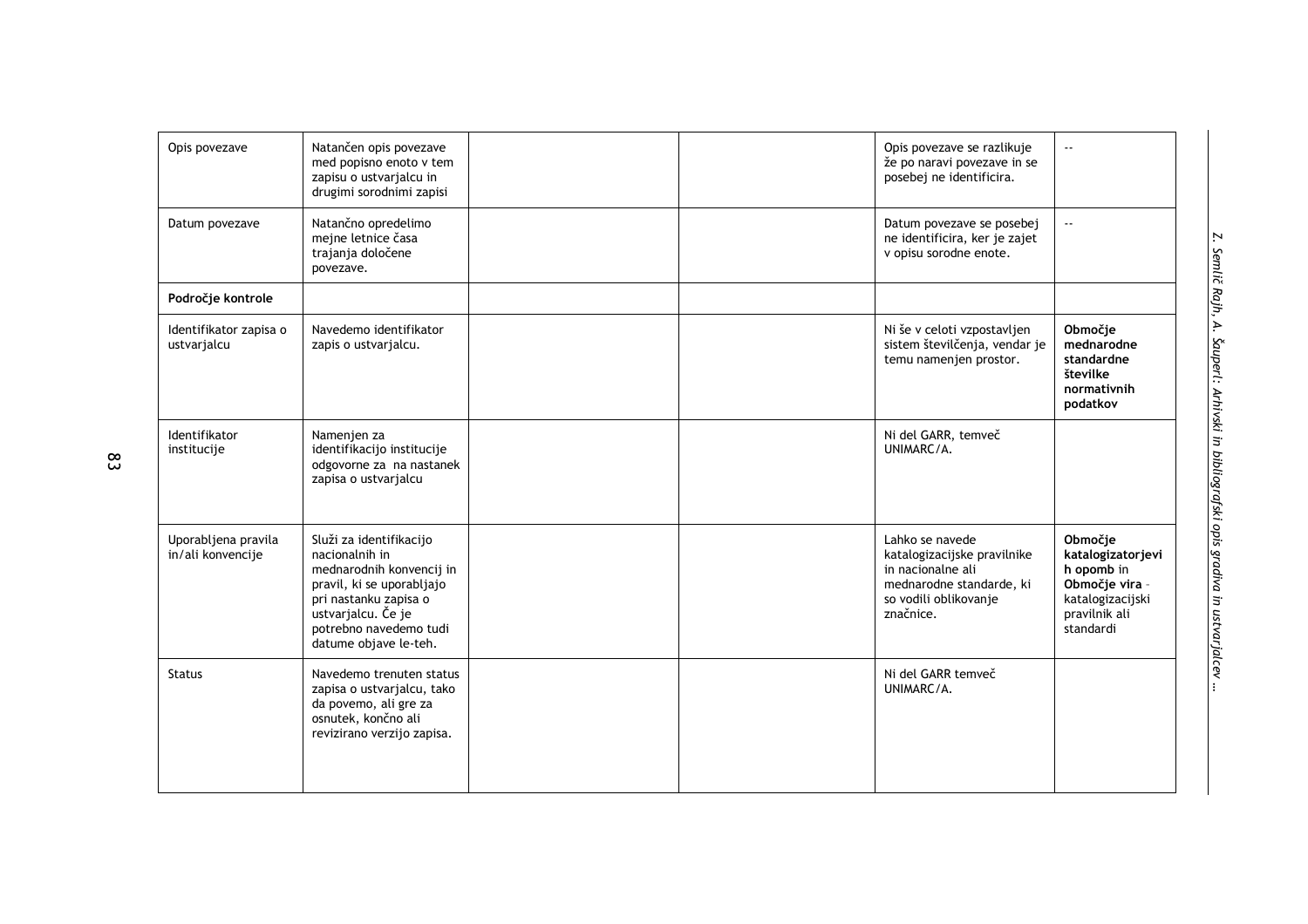| Popolnost opisa                         | Navedemo, ali gre za<br>minimalen, delni ali<br>popolni opis v skladu z<br>relevantnimi<br>mednarodnimi ali<br>nacionalnimi standardi.                   |                                                                                                                                                                                                                                                                                                                                                                                                                                                                                                                                       |                                                                                                                                                                                                                                                                                                                                                                                                                                                                                                                                                | Ni del GARR temveč<br>UNIMARC/A.                                                                                                                                                                                         |                                        |
|-----------------------------------------|----------------------------------------------------------------------------------------------------------------------------------------------------------|---------------------------------------------------------------------------------------------------------------------------------------------------------------------------------------------------------------------------------------------------------------------------------------------------------------------------------------------------------------------------------------------------------------------------------------------------------------------------------------------------------------------------------------|------------------------------------------------------------------------------------------------------------------------------------------------------------------------------------------------------------------------------------------------------------------------------------------------------------------------------------------------------------------------------------------------------------------------------------------------------------------------------------------------------------------------------------------------|--------------------------------------------------------------------------------------------------------------------------------------------------------------------------------------------------------------------------|----------------------------------------|
| Datum nastanka,<br>popravka ali izbrisa | Navedemo datum<br>nastanka zapisa o<br>ustvarialcu in datume<br>vsakega posameznega<br>popravka. Pri tem je<br>potrebno upoštevati<br>pravila datiranja. |                                                                                                                                                                                                                                                                                                                                                                                                                                                                                                                                       |                                                                                                                                                                                                                                                                                                                                                                                                                                                                                                                                                | Lahko se navede datum<br>nastanka vpisa, njegovega<br>popravka, spremembe. Sicer<br>pa je to del UNIMARC/A in<br>ne GARR.                                                                                                | Območje vira -<br>datum                |
| Jezik in pisava                         | Navedemo jezike in<br>pisavo, ki so bili<br>uporabljeni pri nastanku<br>zapisa o ustvarjalcu.                                                            |                                                                                                                                                                                                                                                                                                                                                                                                                                                                                                                                       |                                                                                                                                                                                                                                                                                                                                                                                                                                                                                                                                                | Podatek sodi v območje<br>opomb. Nasploh pa ni del<br>GARR temveč UNIMARC/A.                                                                                                                                             |                                        |
| Viri                                    | Navedemo vse relevantne<br>vire, ki so bili uporabljeni<br>za nastanek zapisa o<br>ustvarjalcu.                                                          | Uporabljeni viri:<br>Občine Dravske banovine. Pregled<br>izprememb, izvršenih s<br>komasacijo občin v letih 1933-<br>1937 (1937). Ljubljana: Županska<br>zveza.<br>Pregled katastralnih in novo<br>urejenih krajnih občin v kronovini<br>Štajerski (Landesgesetz- und<br>Regierungsblatt für das Kronland<br>Steiermark, XXI/1850, 378).<br>Provizorični zakon o občinah« z<br>dne 17. 3. 1849 (RGBI, 170/1849).<br>Zakon o občinah (Službeni list<br>kraljeve banske uprave Dravske<br>banovine št. 35/1933 z dne 14. 3.<br>$1933$ . | Uporabljeni viri:<br>Občine Dravske banovine.<br>Pregled izprememb, izvršenih s<br>komasacijo občin v letih 1933-<br>1937 (1937). Ljubljana:<br>Županska zveza.<br>Pregled katastralnih in novo<br>urejenih krajnih občin v<br>kronovini Štajerski<br>(Landesgesetz- und<br>Regierungsblatt für das<br>Kronland Steiermark, XXI/1850,<br>$378$ .<br>Provizorični zakon o občinah« z<br>dne 17. 3. 1849 (RGBI,<br>170/1849).<br>Zakon o občinah (Službeni list<br>kraljeve banske uprave Dravske<br>banovine št. 35/1933 z dne 14.<br>3. 1933). | Območje je namenjeno<br>katalogizatorjevim oz.<br>knjižničarjevim beležkam o<br>ugotovljenih podatkih, o<br>omejitvi rabe značnice,<br>utemeljitvi razlikovanja<br>oseb, korporacij ali družin s<br>podobnimi imeni itd. | Območje<br>katalogizatorjevih<br>opomb |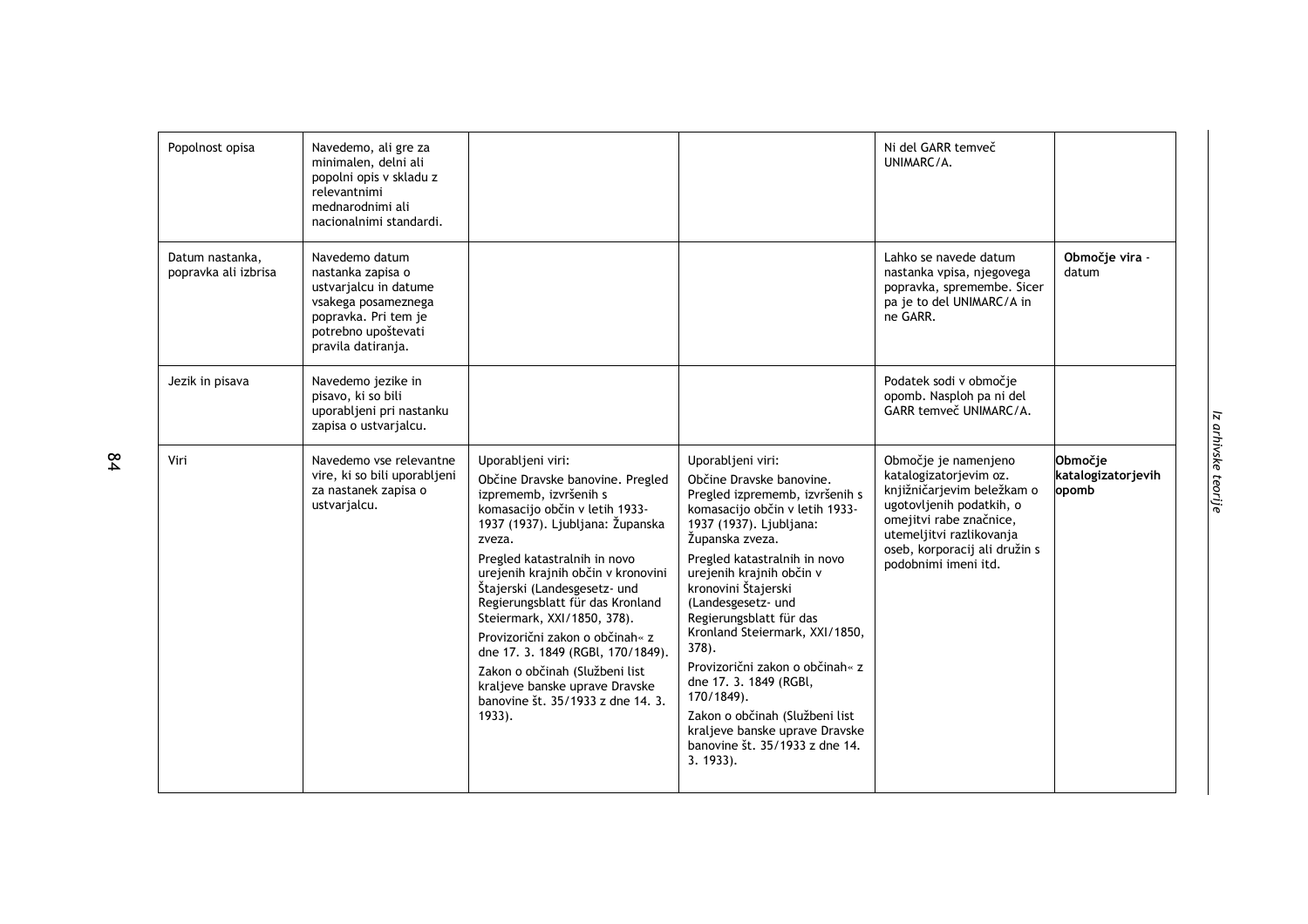| Podatki o skrbniku<br>Služi za zapis vseh opomb,<br>ki se nanašajo na<br>zapisa<br>nastanek in vzdrževanje<br>zapisa o ustvarjalcu.<br>Tukaj lahko navedemo<br>tudi ime osebe,<br>odgovorne za nastanek<br>zapisa o ustvarjalcu. |  |  | Lahko zapišemo podatke o<br>razvoju normativnega<br>zapisa, vendar je to bolj<br>običajno del formata<br>UNIMARC/A. | Območie<br>katalogizatorjevi<br>h opomb |
|----------------------------------------------------------------------------------------------------------------------------------------------------------------------------------------------------------------------------------|--|--|---------------------------------------------------------------------------------------------------------------------|-----------------------------------------|
|----------------------------------------------------------------------------------------------------------------------------------------------------------------------------------------------------------------------------------|--|--|---------------------------------------------------------------------------------------------------------------------|-----------------------------------------|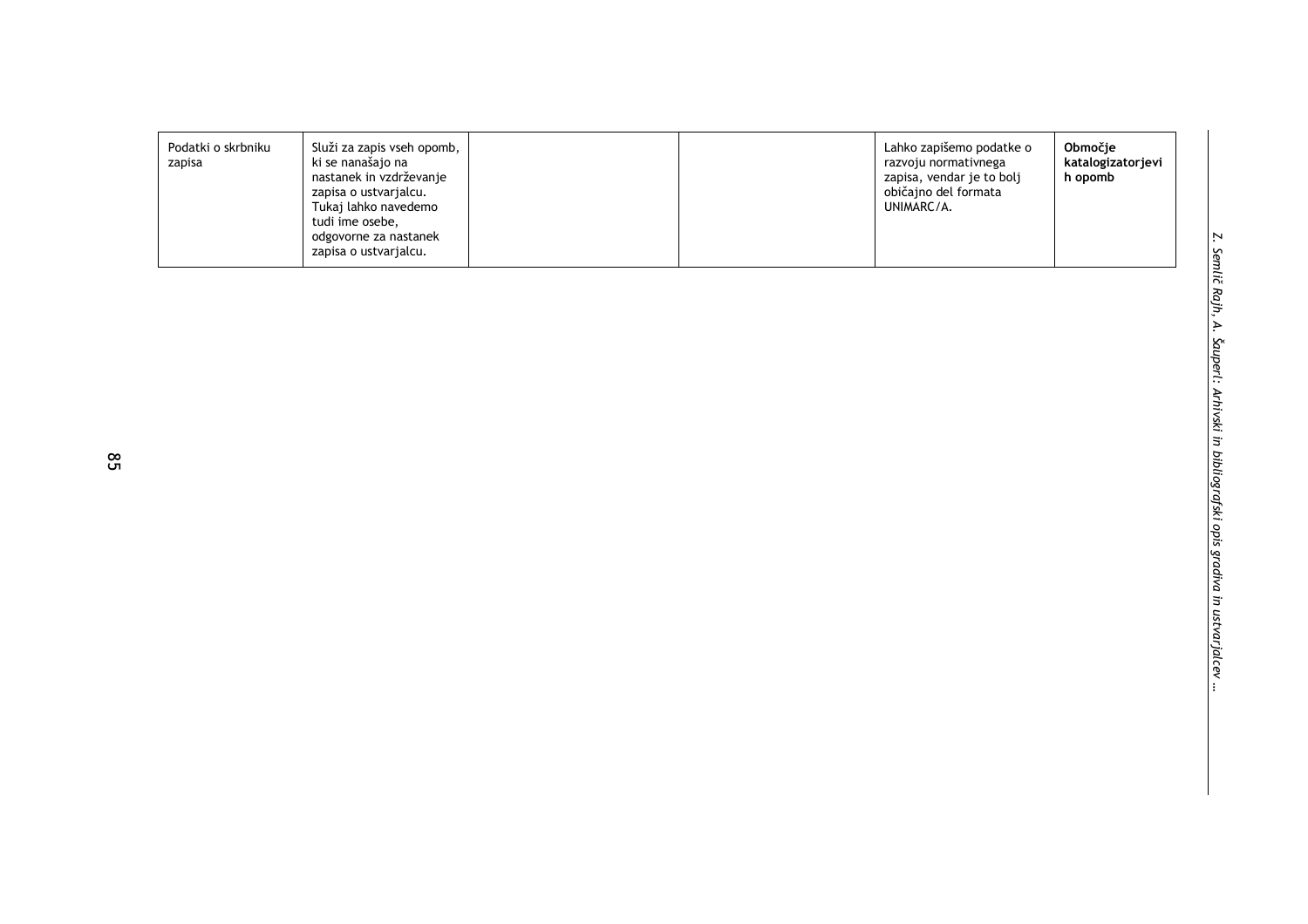Pravni status je zlasti v primeru korporativnih teles pomemben zgodovinski podatek, tako kot tudi funkcije, pristojnosti in aktivnosti ter zakonska podlaga za opravlianie deiavnosti. Notrania organizaciiska struktura korporativnih teles ali genealogija oseb in družin lahko vzpostavi in pojasni mnoge odnose med imeni. Splošni kontekst prinaša informacije iz splošne zgodovinske klime in razmer v času delovanja telesa, osebe ali družine.

Področje povezav je tako za knjižnične kot arhivske delavce in uporabnike izredno pomembno in dejansko razlog za obstoj obeh standardov. V knjižničnem svetu se ločita dve veliki vrsti povezav 1) kazalke: povezave med neveljavnimi in veljavnimi oblikami imen (npr. med imenoma Lovro Kuhar in Prežihov Voranc) in 2) vodilke: povezave med veljavnimi oblikami imen (npr. med Mariborom, kot nadrejeno, in Pobrežjem, kot podrejeno teritorialno enoto). V tem smislu se v različnih območjih GARR navajajo ene in druge povezave, medtem ko ISAAR(CPF) to povezavo vzpostavlja drugače.

Identifikacijsko ime ali identifikator sorodnega korporativnega telesa, osebe ali družine se vselej navaja in knjižničarji skrbijo v glavnem za dvoje: 1) da se identificirajo vse možne oblike imen ter da se gradivo zbere pod eno obliko imena, ne glede na to, pod katerim imenom je delo izšlo ter 2) in razmeroma redko, da se nakažejo tudi sorodnosti med korporativnimi telesi, osebami in družinami. Nakazala bi se hierarhična povezava med korporativnimi telesi, npr. komisijami državnega zbora in državnim zborom. Nakazala bi se podobnost med npr. odborom državnega zbora za zunanjo politiko in zunanjim ministrstvom. Ne bi se pa nakazovala sorodnost med družinami in osebami. Kategorija povezave se v knjižničnem svetu ne izraža v posebnem območju, ker je izražena že z vrsto vpisa (vodilka ali kazalka). Opis povezave, kjer v ISAAR(CPR) natančno opišemo odnos med dvema enotama (npr. korporativnima telesoma ali osebnima imenoma) se po GARR ne navaja iz zgoraj navedenih razlogov. Datum povezave je podatek, ki bi bil po GARR lahko vključen v območje opomb, vendar se pojavlja predvsem kot kvalifikator. Koristilo pa bi, če bi se evidentiralo tudi obdobje uporabe nekega psevdonima, če ga je avtor uporabljal le v tem obdobju.

Področja kontrole kot takega GARR ne pozna. Nekateri podatki iz tega področia pa so tudi za GARR pomembni in jih popisujemo. UNIMARC/A takih podatkov vsebuje več kot GARR. Identifikator zapisa o ustvarjalcu za knjižnično dejavnost ni posebno polje. Ti podatki so lahko v območju opomb. Se pa podatek avtomatsko generira v računalniških sistemih, ki uporabljajo model UNIMARC/A. Identifikator institucije za GARR ni pomemben, vendar je pomemben del UNIMARC/A. Uporabljena pravila in/ali konvencije so del območja vira po GARR in v njem popišemo pravilnike in standarde, po katerih smo podatke v vpisu pripravili. Status ni del opisa po GARR, temveč del opisa po računalniškem formatu UNIMARC/A. Tudi popolnost opisa ni del opisa po GARR, temveč del opisa po računalniškem formatu UNIMARC/A. Ker so normativni zapisi tako v arhivski kot knjižnični stroki plod obširnejšega raziskovanja in dolgotrajnejšega dela, je ta podatek zelo pomemben. Isto velja za datum nastanka, popravka ali izbrisa, kot zgornja dva podatka ni del opisa po GARR, temveč del opisa po računalniškem formatu UNIMARC/A. Jezik in pisava bi po GARR lahko vključili v območje opomb, v formatu UNIMARC/A pa sodi v nabor osnovnih podatkov. Viri so tako za GARR kot ISAAR(CPF) pomemben element, saj poročajo o viru, kjer je bila določena oblika imena najdena in iz katerega so bili črpani podatki za pripravo zapisa. Podatki o skrbniku zapisa v ISAAR(CPF) so tako kot območje katalogizatorjevih opomb y GARR pomembni zato, da se pripravljalec identificira. Območje je po GARR uporabljeno tudi zato, da avtor vpisa poda opombe o izdelavi vpisa. Gre za nekakšne reference o konsultiranih virih in druge opazke v procesu priprave vpisa. V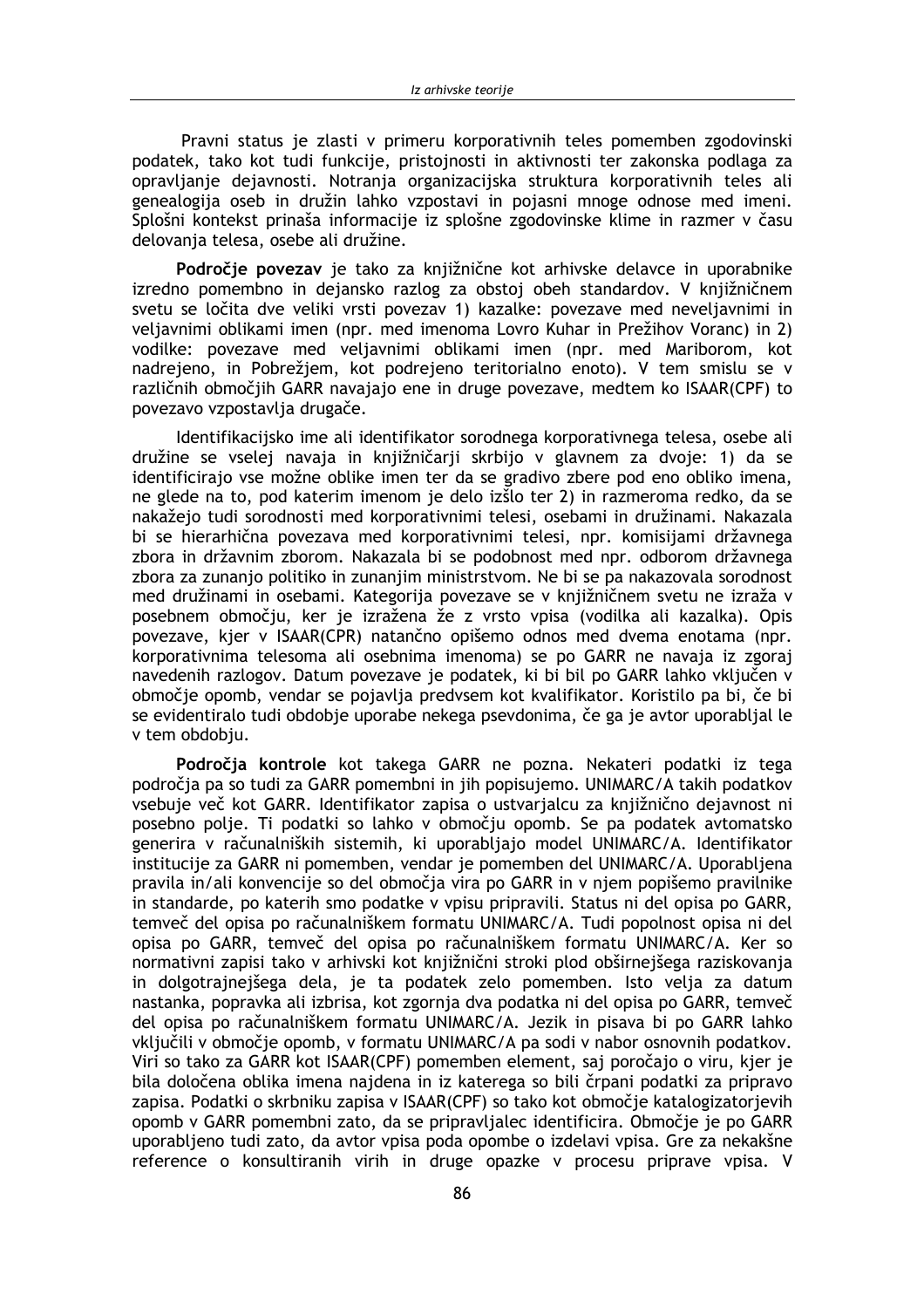ISAAR(CPF) je narava podatka nekoliko drugačna in bolj primerljiva z identifikacijo kreatoriev in redaktoriev zapisa v UNIMARC/A.

#### 5 **ZAKLJUČEK**

Primerjava standardov, ki jih uporabljata arhivska in bibliotekarska stroka, je bila pripravljena z namenom ugotoviti, ali bi bilo mogoče, da bi si podatke med seboj izmenjevali, namesto da enake podatke stroki tvorita neodvisno druga od druge. Ugotovili sva, da je podobnost med standardoma za opis arhivskega in knjižničnega gradiva razmeroma skromna, večja pa je podobnost med standardoma za zapis imen korporativnih teles, oseb in družin. Glede na ugotovljeno lahko predlagava dve vrsti sodelovanja: pri popisu gradiva in popisu imen korporativnih teles, oseb in družin. Isto gradivo in imena se namreč pojavljajo tako v arhivih kot v knjižnicah. Sodelovanje bi prihranilo nekaj časa in truda pri strokovnem delu.

Sodelovanje pri popisu arhivskega in knjižničnega gradiva je mogoče le v omejenem obsegu, saj se oba popisa razlikujeta v segmentih, ki so za vsako od strok zelo pomembni. Smiselno pa bi bilo, da bi tiste podatke, ki jih vključujeta oba strokovna standarda, dosledno opisovali in usklajevali. Zaželeno bi bilo, da bi jih kar enotno oblikovali ali celo prepisovali oz. prenašali iz enega v drug sistem. Tako sodelovanje bi namreč omogočilo, da bi uporabnik (arhivist, bibliotekar ali stranka) določen dokument prepoznal kot isti dokument v arhivih in knjižnicah. Ti podatki bi bili: naslov, datumi, obseg in medij popisne enote ter ime ustvarjalca.

Bibliotekarii naslov prepišemo z naslovne strani, to je tiste strani, ki nosi največ podatkov o naslovu in avtorju. Običajno ne gre za ovitek. Če je naslov povzet iz drugih delov dokumenta, to zabeležimo v opombah. Arhivisti naslov oblikujemo na podlagi gradiva, ki ga popisujemo. Naslov običajno oblikujemo bodisi iz uradnega naslova ali zadeve, ki jo nek dokument opisuje, če pa le-tega nimamo, potem oblikujemo smiseln naslov. Naslov pa je odvisen tudi od nivoja, ki ga popisujemo. V primeru dališega uradnega naslova tega lahko skrajšamo, vendar to ne sme povzročiti izgube pomembnih informacii. Pri datumih gre lahko za datume, ko je dokument nastal oz. izšel, in datume, ki jih dokument obravnava. Z bibliotekarskega vidika gre v prvem primeru za podatek o času nastanka, kar je element bibliografskega opisa, v drugem pa za obravnavano obdobje, kar ni element bibliografskega opisa, temveč del vsebinskega opisa, torej kataložnega zapisa. Kataložni zapis v računalniškem knjižničnem katalogu razen bibliografskega in vsebinskega opisa tvorijo še drugi podatki. Arhivisti čas navadno oblikujemo glede na posamezne popisne enote, gradivo in nivo popisa, pri tem pa lahko uporabimo več tipov datiranja in sicer datum, kdaj se je gradivo zbralo pri ustvarjalcu, ali datum, ko so nastali dokumenti. Časovno obdobje mora biti vedno vključno, razen če gre za popisno enoto, katere gradivo je še vedno v aktivni uporabi. V preglednici 1 smo lahko videli razlike v opisu obsega in medija popisne enote med arhivskim in bibliografskim standardom. To razliko bi zaradi navodil bibliografskega standarda težko premostili brez večjega prilagajanja arhivske stroke. Za slednjo pa bi bili preveč podrobni podatki, kot jih zahteva bibliografski standard, najbrž preobremenjujoči.

Ime ustvarialca pa je tisto področje, ki ga pokrivata druga dva primerjana standarda in obeta največ možnosti za sodelovanje. Bibliotekarji smo imena korporativnih teles, oseb in družin, ki so ustvarjali na območju Slovenije, popisali v normativni datoteki CONOR. Pri delu je sodelovalo veliko strokovnjakov in vloženega je bilo veliko napora. Vendar pa smo enake napore v podobno delo vlagali tudi arhivisti. Najina primeriava v poglavju 4 kaže, da bi si veliko podatkov lahko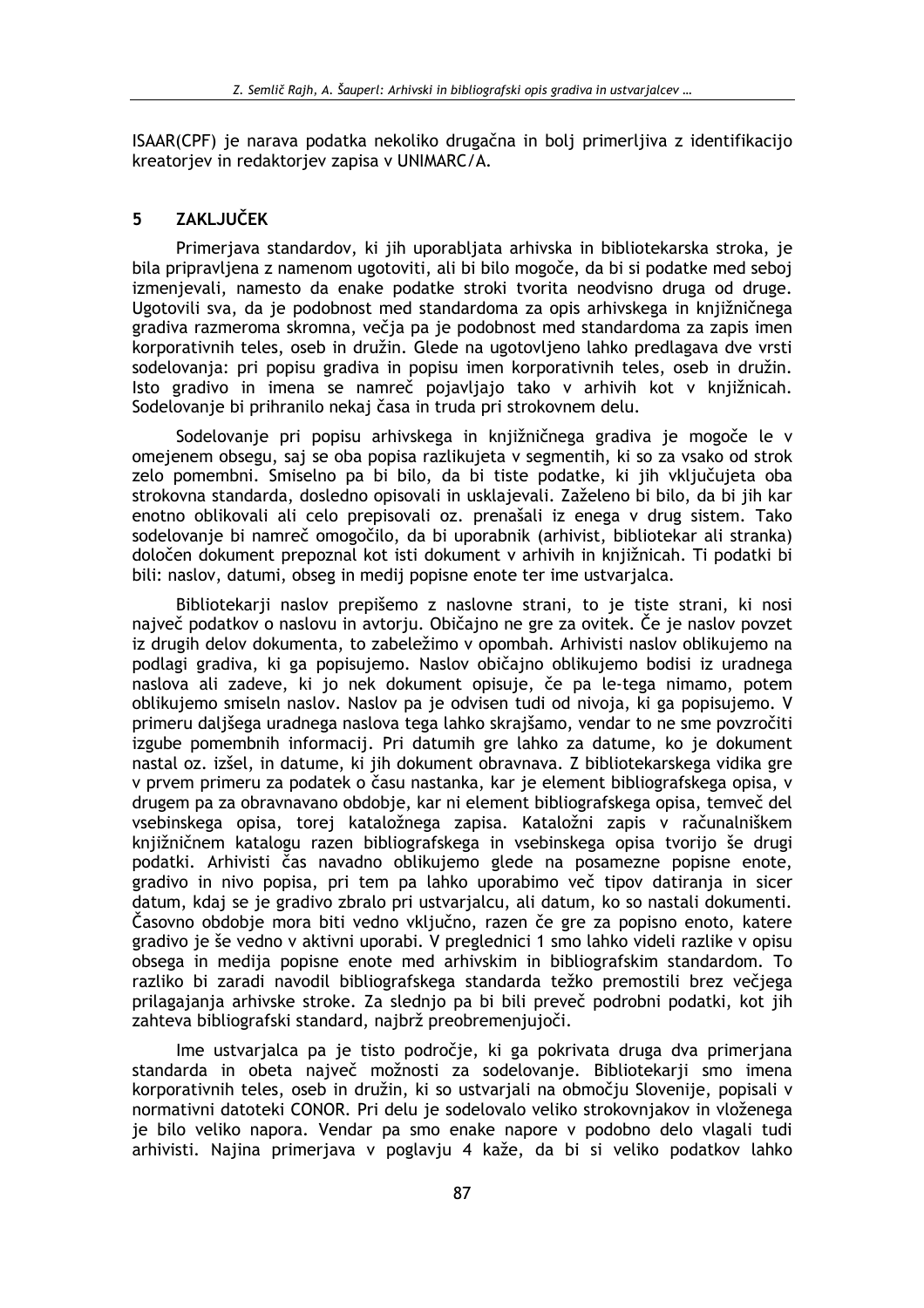izmenjevali, če bi se primerno organizirali. Tako ena kot druga stroka pa bi se morali medsebojno tudi nekoliko prilagoditi, da bi bili podatki za obe strani uporabni in za vse koristni.

Skupni podatki so naslednii: identifikacijsko ime ustvarialca oz. normativna značnica, vzporedno ime oz. vzporedna značnica, standardizirane oblike imena glede na druge popise in druga imena ter področje povezav oz. kazalke in vodilke, identifikacijska številka oz. ISADN, področje opisa in kontrole oz. območje opomb. Razlike so v podrobnosti podatkov v posameznih področjih oz. območjih. Pomembno je, da vsaka od strok oblikuje identifikacijsko ime ustvarjalca in popiše vse njegove oblike tako, da bo za drugo stroko in stranke jasno, za katerega ustvarjalca gre. Nič ne bi bilo narobe, če bi npr. ena stroka za identifikacijsko ime ustvarjalca izbrala ime »Kuhar, Lovro« in y zapis kot drugo obliko imena vpisala »Prežihov Voranc«. Narobe bi bilo, če bi vsaka od strok kot svoje izbrano ime uporabila drugo obliko in drugo obliko imena popolnoma prezrla.

Bibliotekarska stroka npr. pogosto izpusti podatke iz GARR, ki so tudi del ISAAR(CPF), čeprav so pomembni tako za bibliotekarje kot arhiviste in stranke v knjižnicah in arhivih. Historiat ustvarjalca, kraji delovanja, pravni status, funkcije in pristojnosti, zakonska podlaga za opravljanje dejavnosti in pristojnosti, notranja organizacijska struktura ali genealogija ter splošni kontekst so namreč izredno pomembni za razumevanje povezave med posameznimi imeni, npr. imeni korporativnih teles, ki se skozi zgodovino razvijajo. V knjižničnih katalogih je zdaj sicer mogoče ugotoviti, da je eno korporativno telo naslednik drugega. Vendar je razvozlanje celotnega zgodovinskega razvoja nekega korporativnega telesa zelo težavno opravilo z negotovim izidom kljub temu, da so bibliotekarji vložili veliko dela in raziskovanja v ugotavljanje tega zgodovinskega razvoja in identifikacijo pravilnih oblik imena. Škoda je, da se to samo razišče in ne tudi popiše, kot to predvidevata območij virov in katalogizatorievih opomb v GARR ter področie opisa in kontrole v ISAAR(CPF). Če bi obe stroki dosledno upoštevali te podatke in jih zapisovali v območia, ki jih standarda za to predvidevata, bi bila izmenjava podatkov mogoča in vsestransko koristna. Preglednica 2 prikazuje prav možnost takega sodelovanja.

Bibliotekarii smo že zasnovali normativno zbirko imen slovenskih ustvarialcev. CONOR. Zbirka je javno dostopna. Kot sva komentirali že zgoraj, bibliotekarji podatke o korporativnih telesih in osebah zbirajo na podlagi standarda, ne popisujejo pa vseh podatkov, ki bi jih potrebovali tudi arhivisti. Lahko si zamislimo tak skupni sistem, ki bi dovoljeval skupno rabo in dopolnjevanje podatkov. Če bi bibliotekarji normativni zapis za korporativno telo zasnovali po svojih standardih, bi bilo že to koristno za arhiviste. Bibliotekarji bi tako poročali veljavno in sprejeto ime ustvarjalca, njegovo vzporedno ime in vse druge oblike imena, ki so jih srečali v knjižničnem gradivu. Vzpostavili bi tudi povezave med vsemi oblikami imena izbranega korporativnega telesa in sorodnimi telesi (npr. nadrejenimi in podrejenimi, predhodniki in nasledniki). V vzpostavljanju takih povezav je namreč moč in prednost knjižničnih normativnih datotek. Njihova slabost pa je v tistih podatkih, ki jih arhivisti imenujemo področje opisa, to so datumi obstoja oz. delovanja korporativnega telesa, njegov historiat, pravni status, funkcije in pristojnosti, zakonske in druge podlage za delovanje, kraji delovanja, notranja organizacija, splošni zgodovinski, socialni, kulturni, gospodarski in politični kontekst delovanja in obstoja tega korporativnega telesa. Nekaj teh podatkov bibliotekarji zbiramo, saj jih potrebujemo pri oblikovanju povezav med predhodniki in nasledniki ter sorodnimi telesi. Vendar tega ne zapišemo. Če bi uporabili arhivske standarde, bi lahko območje opomb bibliotekarskega standarda strukturirali po arhivskem standardu in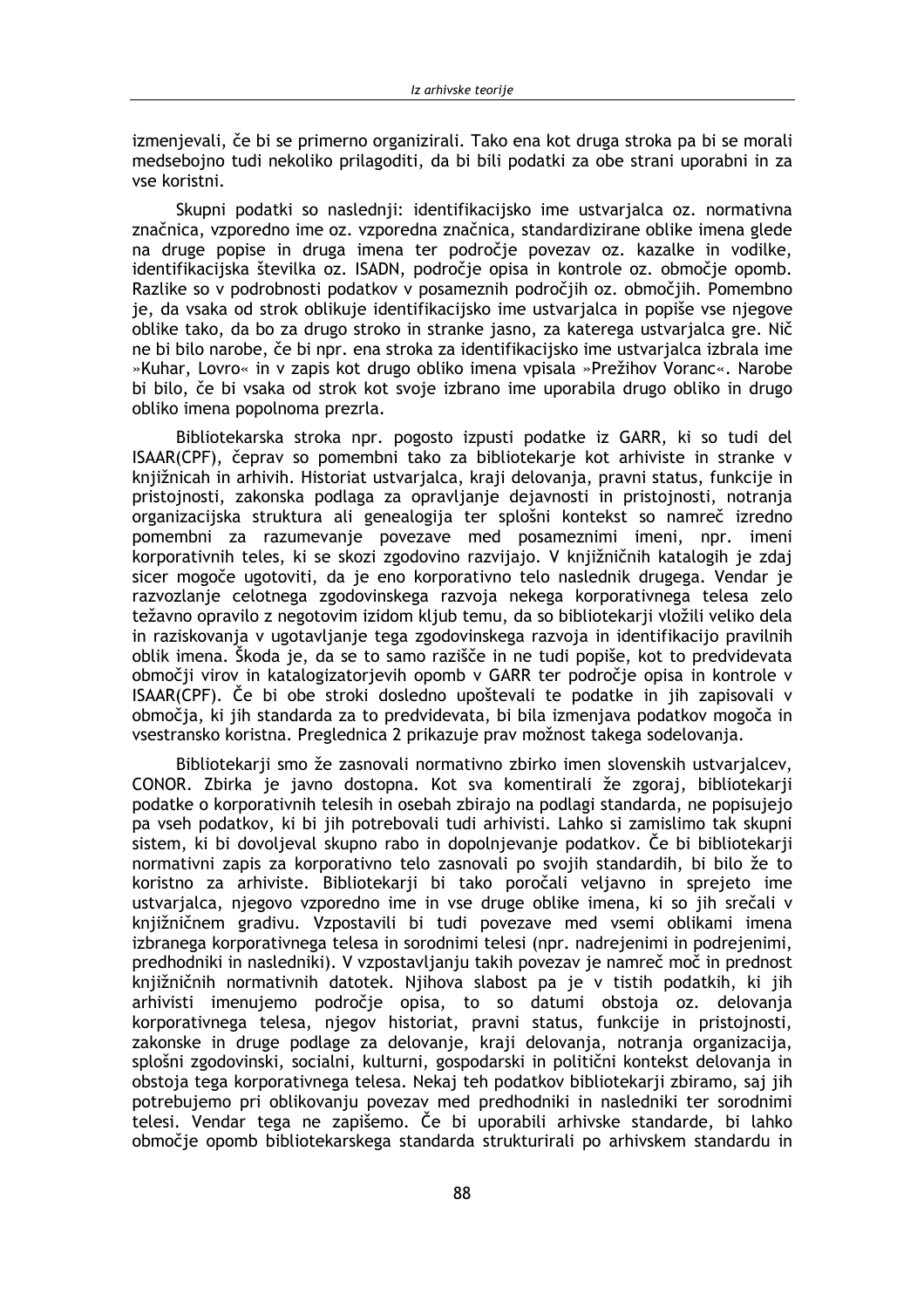podatke tako tudi poročali. Na ta način bi bili podatki koristni in uporabni tudi za arhivsko stroko.

Pod tem pogojem si lahko zamislimo, da bi v skupni sistem podatke prispevali vsaka stroka po svojih potrebah, rezultat pa bi bil za obe odličen. Vsaka od strok bi na ta način pridobila zanesljive podatke. Seveda imajo vsi napori za sodelovanje dva cilja: olajšati strokovno delo in omogočiti boljši uspeh strankam oz. končnim uporabnikom pri iskanju dokumentov. Najbrž bi največ pridobila javnost, torej končni uporabniki. Lahko bi si predstavljali, da končni uporabnik išče informacijo o ustanovitvi tiskarne v Gornji Radgoni leta 1920. Uporabnik ne ve, kje naj informacijo išče: v knjižnici ali arhivu. Skupni iskalnik bi mu omogočil, da bi gradivo našel na enem ali obeh mestih in si ga ogledal pod pogoji, ki se v obeh ustanovah sicer nekoliko razlikujejo, vendar pa zakonski predpisi obe ustanovi zavezujejo k skrbnemu ravnanju in ohranjanju take kulturne dediščine (Zakon, 1999). Metaiskalniki oz. združevalni iskalniki, kakršen je npr. Evropska knjižnica,<sup>5</sup> niso več posebnost. Zato si lahko v bližnji prihodnosti zamislimo sistem, ki bi hkrati iskal v zbirkah knjižnic in arhivov. Tudi uspešne vzorce sodelovanja med sorodnimi strokami že poznamo, npr. v projektu Kam<sup>6</sup> celjske knjižnice, arhiva in muzeja.



Slika 4: Model skupnega sistema normativnih zapisov ustvarjalcev arhivskega in knjižničnega gradiva

Sistem, ki bi omogočal skupno kreiranje, vzdrževanje in uporabo normativnih zapisov ustvarjalcev arhivskega in knjižničnega gradiva, je še utopija. To pa predvsem zato, ker ima vsaka od strok že razvit svoj sistem vzajemnega kreiranja in

 $\overline{5}$ The European Library, http://search.theeuropeanlibrary.org/portal/en/index.html.

http://www.marginalija.si/kam.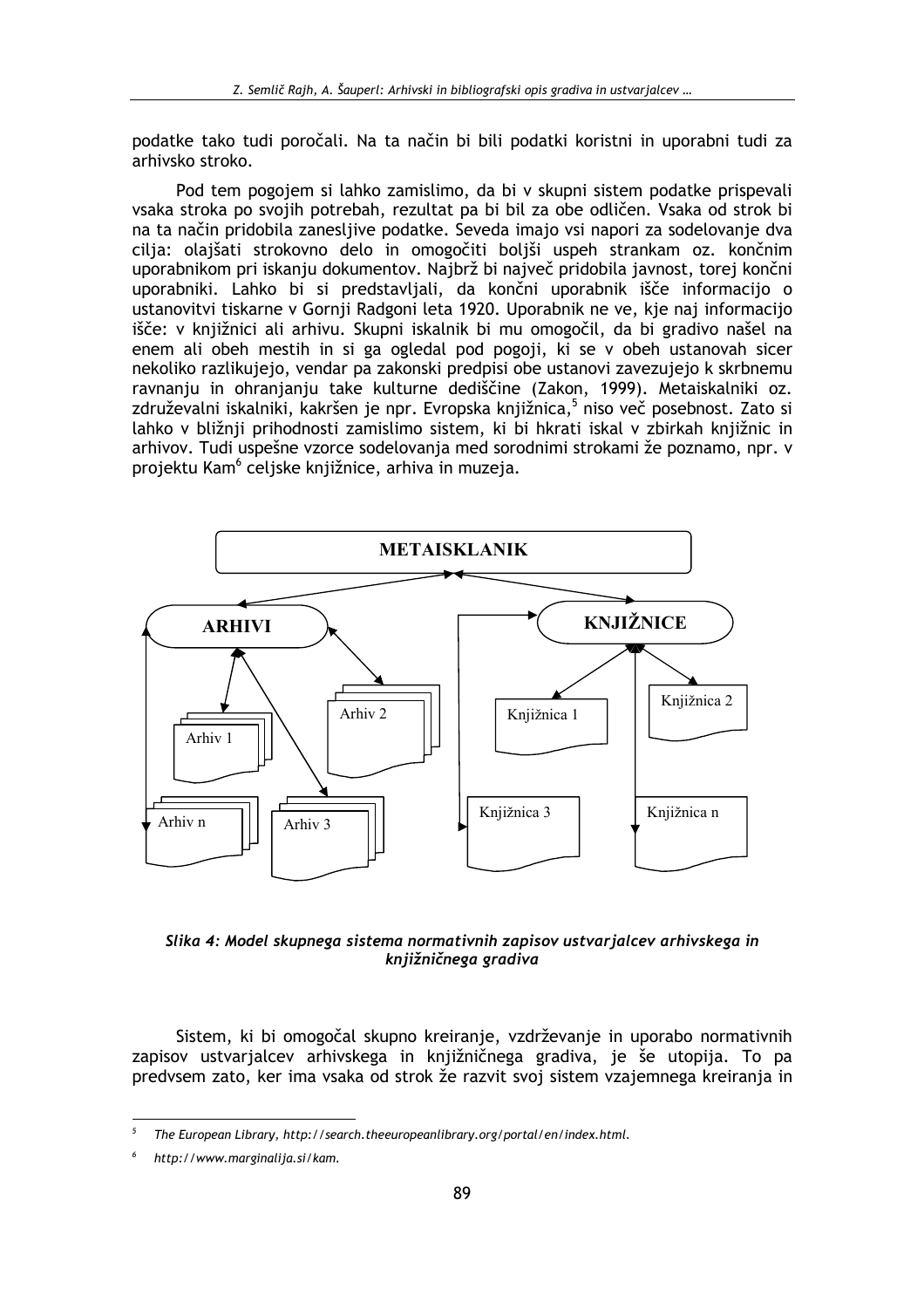uporabe zapisov o arhivskem in knjižničnem gradivu in ustvarjalcih. Težko si je zamisliti, da bi bili pripravljeni v razvoj takega skupnega sistema vložiti dodatna sredstva. Tudi ni mogoče pričakovati, da bi bili arhivisti in bibliotekarji pripravljeni svoje delo podvajati, da bi torej podatke o posameznih ustvarialcih najprej vpisovali v sistem svoje stroke, nato še v skupnega. Toda skupni sistem bi morda lahko omogočal le to, da bi se ustrezni podatki iz posameznih normativnih datotek združevali. Tak dogovor ne bi smel biti preveč politično težaven in niti predrag, strokovne osnove pa so postavljene mednarodno.

#### **VIRI IN LITERATURA** 6

- PIVK, O. (2000). Druga izdaja splošnih mednarodnih standardov za arhivsko popisovanje. V Arhivi XXIII, glasilo arhivskega društva in arhivov Slovenije, št. 2 (str. 117-128). Ljubljana: Arhivsko društvo Slovenije.
- HISTORY of ICA/CD, SInternational Committee on Archives, Committee on Descriptive Standards, Pridoblieno 2009-02-04 s spletne strani: http://www.icacds.org.uk/eng/history.htm.
- GUIDELINES for authority records and references. (2001). 2nd ed. München: Saur. Pridobljeno 2009-02-04 s spletne strani http://www.ifla.org/VII/s13/garr/garr.pdf.
- ISAAR(CPF): International Standard Archival Authority Record for Corporate Bodies, Persons and Families: Second Edition (2004). Paris: ICA.
- ISBD(G): Splošni mednarodni standardni bibliografski opis. (1997). Ljubljana: Narodna in univerzitetna kniižnica.
- ISBD(M): Mednarodni standardni bibliografski opis monografskih publikacij. (1997). Ljubljana: Narodna in univerzitetna knjižnica.
- MANDATORY data elements for internationally shared resource authority records: report of the IFLA UBCIM Working Group on Minimal Level Authority Records and ISADN. (2008). The Haague: IFLA. Pridobljeno 2009-02-04 s spletne strani http://www.ifla.org/VI/3/p1996-2/mlar.htm.
- OBLIKA in struktura korporativnih značnic: priporočila delovne skupine za korporativne značnice. (1998). Ljubljana: Narodna in univerzitetna knjižnica.
- PATTON, G.E. (2005). FRAR: extenting FRBR contepts to authority data. V World library and information congress: 71th IFLA General Conference and Council, August 14-18, 2005, Oslo, Norway. Pridobljeno 2009-02-04 s spletne strani http://www.ifla.org/IV/ifla71/papers/014e-Patton.pdf.
- PRIROČNIK za UNIMARC: format za normativne podatke. (2003). 2. predelana izd. Ljubljana: Narodna in univerzitetna knjižnica.
- SEMLIČ RAJH, Z. (2008). Opis aktivnosti in funkcij korporativnih teles s pomočjo novega mednarodnega standarda ISAF. V Tehnični in vsebinski problemi klasičnega in elektronskega arhiviranja, str. 67-74. Maribor: Pokrajinski arhiv.
- VZPOSTAVITEV normativne kontrole v kniižničnem informacijskem sistemu COBISS. SI, Slovenija, (2004), Organizacija znanja [online], 9 (2). Pridobljeno 2009-02-05 s spletne strani http://home.izum.si/cobiss/organizacija\_znanja/2004\_2/html/clanek\_01.html.
- ZAKON o varstvu kulturne dediščine. (1999). Uradni list Republike Slovenije, (7). Pridobljeno 2009-02-05 s spletne strani http://zakonodaja.gov.si/rpsi/r09/predpis\_ZAK01739.html.
- ZNAČKA: priročnik za določanje značnic pri katalogizaciji. (2001). Ljubljana: Narodna in univerzitetna kniižnica.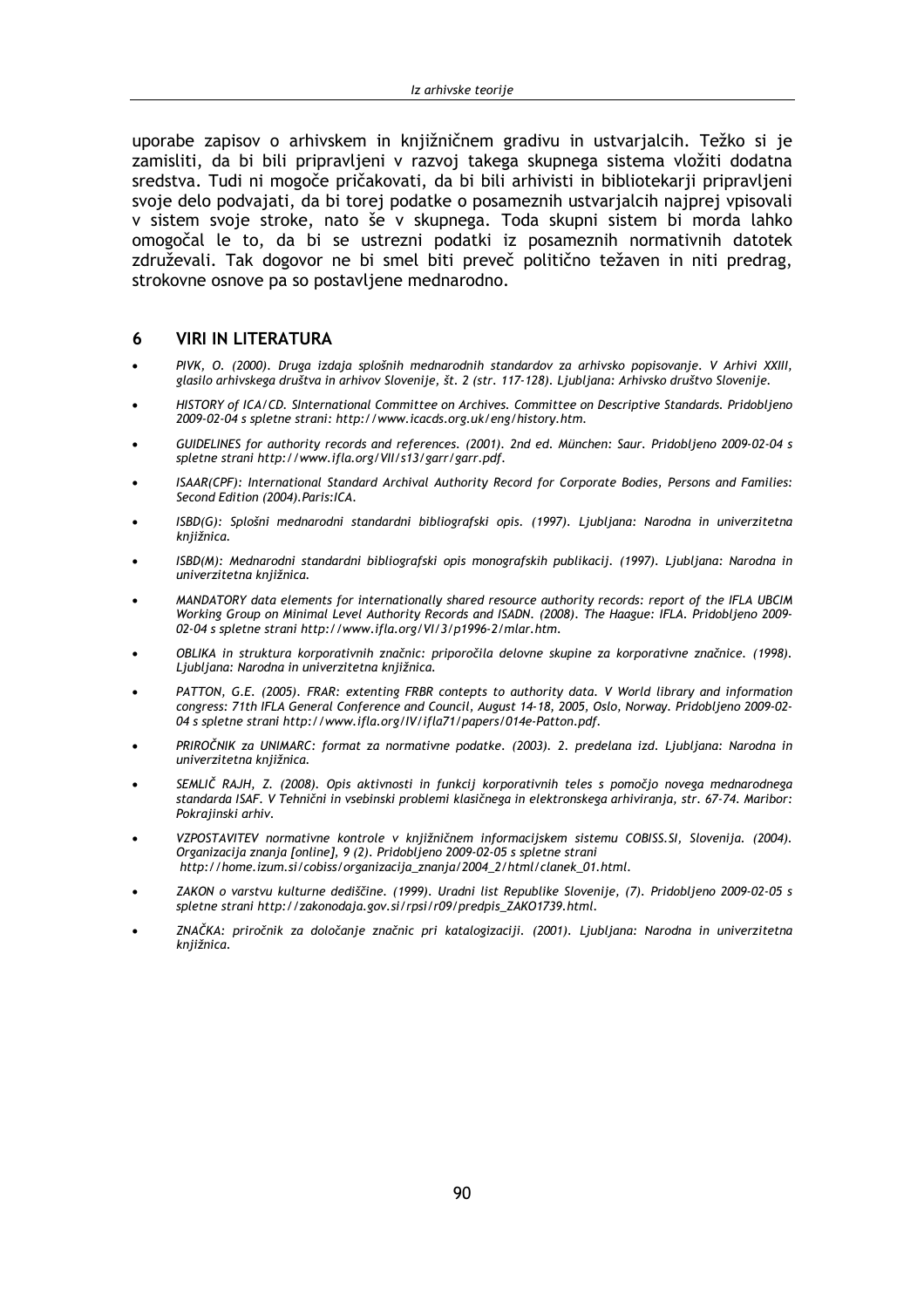### **SUMMARY**

### ARCHIVAL AND BIBLIOGRAPHIC DESCRIPTION OF RECORDS AND CREATORS

### **International Standards and National Practice**

The comparison of standards used by archivists and librarians was made with the intention to establish a possible exchange of information and data instead of creating same data and information independently from each other. The comparison indicated a rather moderate similarity between standards for the archival and bibliographic description on the one hand and on the other a major similarity between archival and library authority records for corporate bodies, persons and families. Regarding this results the co-operation can be suggested in the field of archival and bibliographic description and in the field of archival and library authority records for corporate bodies, persons and families. Since the same records and names appear in archives as well as in libraries such co-operation would save a lot of time and effort in professional procedures.

The co-operation on archival and bibliographic description is possible only in a limited extent as both descriptions differ from each other in parts very important for each profession. But it would be reasonable to describe and consistently adjust those data included into both standards. It would be desirable to uniformly form them or even copy or transfer them from one system to another. Such co-operation would enable users (archivists, librarians or other users) to identify a document as the same in the archives or in the library. Such data would be: title, date(s), pagination, size and media of the unit of description and the name of the creator (author).

The librarians described the authority records for corporate bodies, persons and families that worked in Slovenia in the CONOR database. Many professionals took part and a lot of efforts were invested in the project. On the other hand archivists have invested same efforts too. The comparison shows that many data could be exchanged if both professions would be adequately organised. To make this data applicable and useful for both professions they should adjust to each other a bit.

Data common to both professions include: authorised form of name or authorized heading, parallel form of name or parallel heading, standardized form(s) of name according to other rules, e.g. see- and see-also references, identifier or ISADN, description and control area or notes area.

Librarians collect the data of corporate bodies, persons and families on the base of the standard, but do not describe all data, which archivists would need. One can imagine a common system that would enable a joint use and supplementing of data. If librarians would create authority records for corporate bodies according to their standards it would already be useful for archivists. In that way, librarians would submit the authorized and officially recognized name of the creator, its parallel name and all other forms of the name that were found in the library material. They would also establish the connection between all name forms of the selected corporate body and related bodies (e.g. superior and subordinate, predecessor and successor). Creation of such connections is namely the power and advantage of library authority records databases. Their disadvantage however is in data that archivists call description area and include dates of existence of a corporate body, history, legal status, functions, occupations and activities, mandates and sources of authority, internal structure, places and general context. Librarians collect some of these data, because they are needed for the creation of connections between